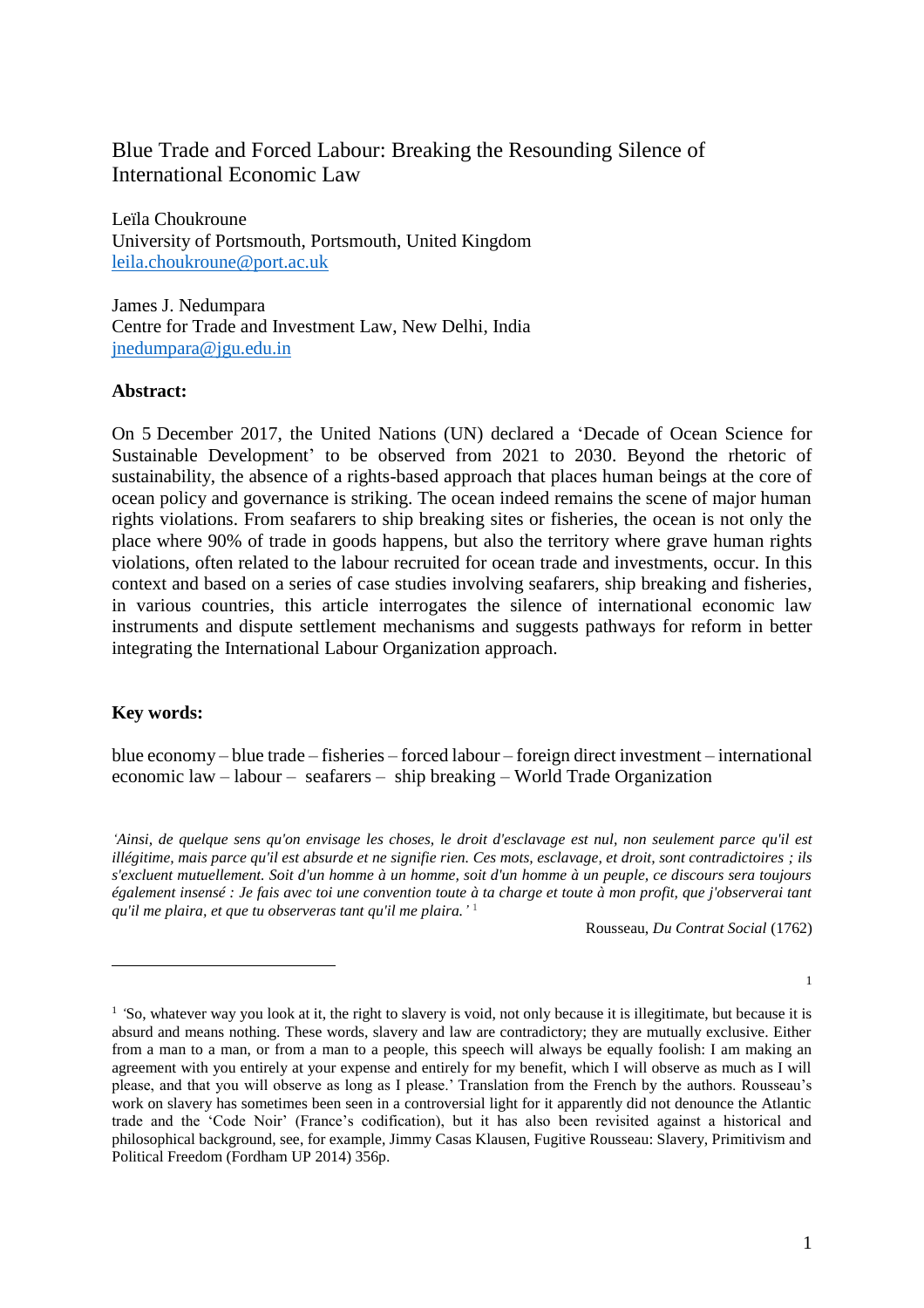'No one shall be held in slavery or servitude; slavery and the slave trade shall be prohibited in all their forms'.

Universal Declaration of Human Rights (1948) Article 4

#### 1. Introduction: Blue Trade and Rights

On 5 December 2017, the United Nations (UN) declared a 'Decade of Ocean Science for Sustainable Development' starting from 2021 and ending in 2030.<sup>2</sup> The Decade's main objective is to provide a common framework for ocean science to support the realisation of the 2030 Agenda for Sustainable Development. It is centred around six key 'societal outcomes': a clean, healthy and resilient, predictable, safe, sustainably harvested and productive, and transparent and accessible ocean. Along the same lines, 'ocean literacy' is promoted to understand the 'human influence on the ocean and the ocean's influence on people.<sup>3</sup> Beyond this consensual rhetoric of sustainability, the absence of a rights-based approach (RBA) that places human beings at the core of ocean policy is striking. As a matter of fact, a 'safe ocean' is seen as one 'whereby human communities are protected from ocean hazards and where the safety of operations at sea and on the coast is ensured<sup>14</sup>, and hence adopting an environmentalist perspective which is balanced with health and safety considerations.

The ocean will never be 'safe' if it remains a territory of major human rights violations. From seafarers to ship breaking sites or fisheries, the ocean is not only the place where 90% of trade in goods happens, but also the scene of grave human rights abuses often related to the labour recruited for ocean trade and investments. Forced labour, modern slavery and human trafficking still characterise 'blue trade', which encompassesinternational trade and investment in the 'blue economy'. These repeated violations have been largely documented by independent civil society organisations and governments alike. <sup>5</sup> Real life stories of persecution have inspired political creation with remarkable films such as the 2019 *Buoyancy*, tackling the issue of slavery in the seafood industry through the eyes of a fourteen-year-old Cambodian boy

5 ILO, **'**Forced Labour and Human Trafficking in Fisheries' **<**[www.ilo.org/global/topics/forced-labour/policy](http://www.ilo.org/global/topics/forced-labour/policy-areas/fisheries/lang--en/index.htm)[areas/fisheries/lang--en/index.htm](http://www.ilo.org/global/topics/forced-labour/policy-areas/fisheries/lang--en/index.htm)**>**; 'ILO Governing Body calls for Urgent action on Seafarer COVID-19 crisis' (ILO, 8 December 2020) **<**[www.ilo.org/global/about-the-ilo/newsroom/news/WCMS\\_763542/lang--](https://www.ilo.org/global/about-the-ilo/newsroom/news/WCMS_763542/lang--en/index.htm)

 $\overline{a}$ <sup>2</sup> United Nations Decade of Ocean Science for Sustainable Development (5 December 2017) [<https://www.oceandecade.org>](https://www.oceandecade.org/) accessed 12 June 2021.

<sup>&</sup>lt;sup>3</sup> Intergovernmental Oceanographic Commission of UNESCO 'Ocean Literacy for the UN Decade of Ocean Science for Sustainable Development' (*UN Decade of Ocean Science for Sustainable Development*, 1 January 2020) [<https://oceandecade.org/resource/76/OCEAN-LITERACY-DRAFT-STRATEGIC-PLAN----Ocean-](https://oceandecade.org/resource/76/OCEAN-LITERACY-DRAFT-STRATEGIC-PLAN----Ocean-Literacy-for-the-UN-Decade-of-Ocean-Science-for-Sustainable-Development)[Literacy-for-the-UN-Decade-of-Ocean-Science-for-Sustainable-Development](https://oceandecade.org/resource/76/OCEAN-LITERACY-DRAFT-STRATEGIC-PLAN----Ocean-Literacy-for-the-UN-Decade-of-Ocean-Science-for-Sustainable-Development) > accessed 12 June 2021.

<sup>4</sup> See United Nations Decade of Ocean Science for Sustainable Development, 'Our Vision' [<www.oceandecade.org>](https://www.oceandecade.org/) accessed 16 December 2021.

[en/index.htm>](https://www.ilo.org/global/about-the-ilo/newsroom/news/WCMS_763542/lang--en/index.htm); Erdrem Vradar and others, 'End of Life Ships: the Human Cost of Breaking Ships' (Greenpeace*,*  FIDH, YPSA, 2004) *<*[www.fidh.org/IMG/pdf/shipbreaking2005a.pdf>](http://www.fidh.org/IMG/pdf/shipbreaking2005a.pdf)**;** Bureau of International Labour Affairs, 'List of Goods Produces by Forced Labor' *(*US Department of Labor*,* 2020) <*[www.dol.gov/agencies/ilab/reports/child-labor/list-of-](https://www.dol.gov/agencies/ilab/reports/child-labor/list-of-goods?tid=5524&field_exp_good_target_id=5789&field_exp_exploitation_type_target_id_1=All&items_per_page=10)*

*[goods?tid=5524&field\\_exp\\_good\\_target\\_id=5789&field\\_exp\\_exploitation\\_type\\_target\\_id\\_1=All&items\\_per\\_p](https://www.dol.gov/agencies/ilab/reports/child-labor/list-of-goods?tid=5524&field_exp_good_target_id=5789&field_exp_exploitation_type_target_id_1=All&items_per_page=10) [age=10>](https://www.dol.gov/agencies/ilab/reports/child-labor/list-of-goods?tid=5524&field_exp_good_target_id=5789&field_exp_exploitation_type_target_id_1=All&items_per_page=10)*; Bonny Ling, 'Watershed for Human Rights in Taiwan's Fishery Sector' (*Human Rights at Sea*, 2021) <**[www.humanrightsatsea.org/2021/05/11/watershed-for-human-rights-in-taiwans-fishery-sector/>](https://www.humanrightsatsea.org/2021/05/11/watershed-for-human-rights-in-taiwans-fishery-sector/)** all accessed 16 December 2021.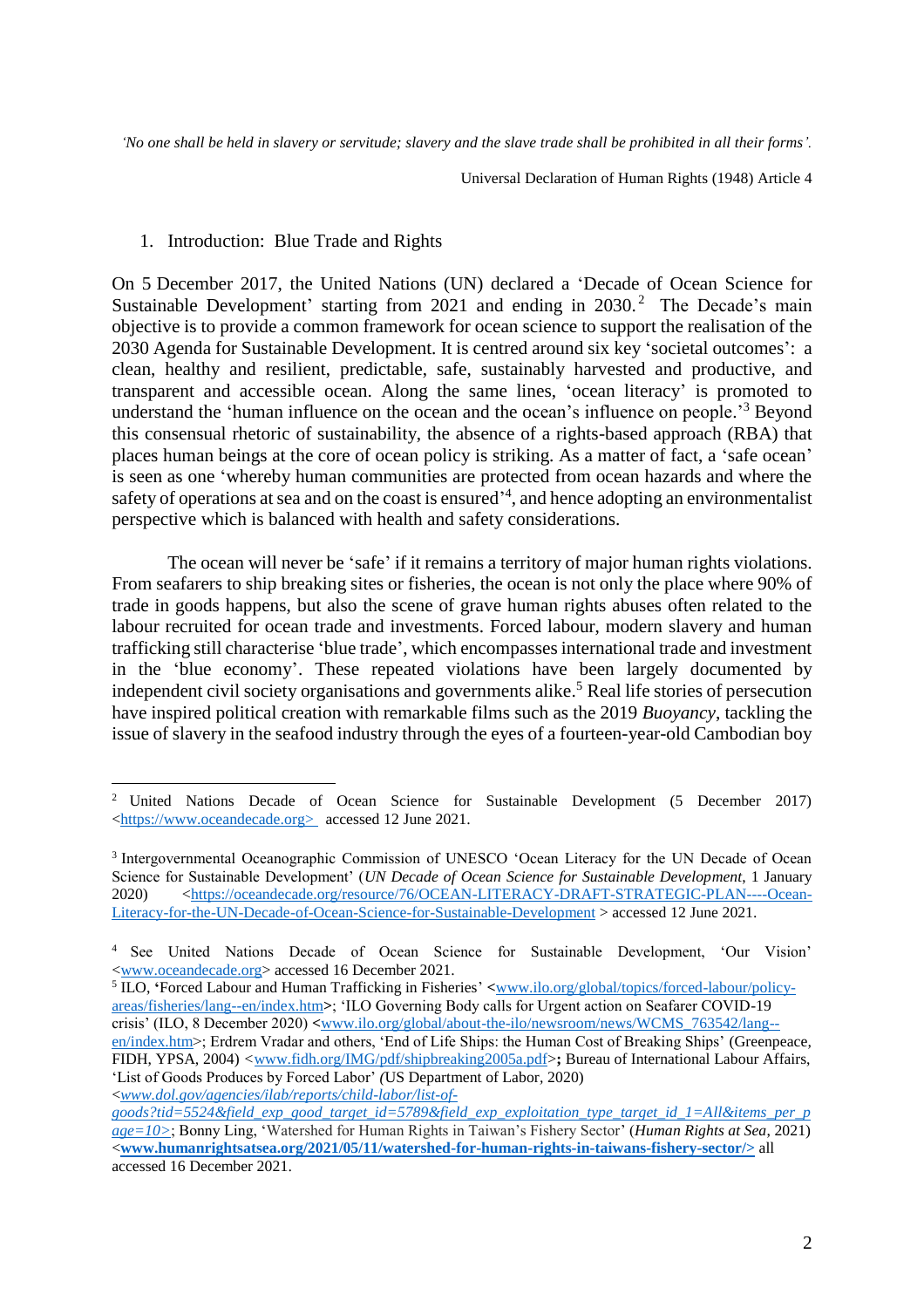sold to a Thai ship captain – a film that won a series of international awards.<sup>6</sup> Popular documentaries by *The Guardian,* as well as the recent controversial yet highly successful Seaspiracy, have highlighted major human rights violations at sea.<sup>7</sup> While 'naming and shaming' produces salutary popular awareness, it does not necessarily contribute to effective change that is embedded in legal obligations. In this regard, a few recent initiatives, as timid as they seem, point towards the direction of possible normative evolutions. Let us refer to only a few at this stage for our demonstration, while we will elaborate further on the same in the developments outlined below. On the soft law front to start with, on 21 May 2019, the City of Geneva formally signed and endorsed the 'Geneva Declaration on Human Rights at Sea'. The Declaration was supported by the UK-based charity Human Rights at Sea (HRAS), which has campaigned for the creation of a soft law instrument to ensure that human rights for all are respected at sea, including in the 'high seas', which is beyond territorial jurisdiction.<sup>8</sup> From a potentially more binding perspective, in May 2021, the Office of the United States Trade Representative (USTR) submitted a proposal to the World Trade Organisation (WTO) on the 'use of forced labour on fishing vessels'. This proposal was formulated in the context of the WTO fisheries subsidies negotiations and followed a domestic initiative, the 'Illegal Fishing and Forced Labour Prevention Act', a bill to end illegal, unreported, and unregulated fishing.<sup>9</sup> Although limited by their legal nature or their very ambitions, these recent initiatives indicate an unprecedented interest in providing normative solutions to a major issue now discussed, if not directly tackled, in broader fora than the International Labour Organization (ILO).

<sup>6</sup> Steve Dow, 'Such Brutality: Tricked into Slavery in the Thai Fishing Industry' (*The Guardian*, 21 September 2019) [<www.theguardian.com/world/2019/sep/21/such-brutality-tricked-into-slavery-in-the-thai-fishing](http://www.theguardian.com/world/2019/sep/21/such-brutality-tricked-into-slavery-in-the-thai-fishing-industry)[industry>](http://www.theguardian.com/world/2019/sep/21/such-brutality-tricked-into-slavery-in-the-thai-fishing-industry); Rodd Rathjen, 'Buoyancy' (*IMDb*, 2019) [<www.imdb.com/title/tt5045746/>](http://www.imdb.com/title/tt5045746/) both accessed 16 December 2021.

<sup>7</sup> 'Slavery at Sea: Thai Fishing Industry Turns to Trafficking – Guardian Investigations' (*The Guardian,* 1 July 2015) [<www.youtube.com/watch?v=qNwoqLB\\_wKs>](https://www.youtube.com/watch?v=qNwoqLB_wKs); Karen McVeigh, 'Seaspiracy: Netflix Documentary Accused of Misrepresentation by Participants' (*The Guardian*, 31 March 2021) [<www.theguardian.com/environment/2021/mar/31/seaspiracy-netflix-documentary-accused-of-](https://www.theguardian.com/environment/2021/mar/31/seaspiracy-netflix-documentary-accused-of-misrepresentation-by-participants)

[misrepresentation-by-participants>](https://www.theguardian.com/environment/2021/mar/31/seaspiracy-netflix-documentary-accused-of-misrepresentation-by-participants) both accessed 16 December 2021.

<sup>8</sup> The Geneva Declaration on Human Rights at Sea (Human Rights at Sea) (March 2019) [<https://gdhras.com>](https://gdhras.com/) accessed 16 December 2021. The high seas were defined by the 1958 Convention on the High Seas and later the United Nations Convention on The Law of the Sea (UNCLOS), that is the 1982 Montego Bay Convention in its Part VII, Article 87 'Freedom of the High Seas' as follow:

<sup>1.</sup> The high seas are open to all States, whether coastal or land-locked. Freedom of the high seas is exercised under the conditions laid down by this Convention and by other rules of international law. It comprises, inter alia, both for coastal and land-locked States: (a) freedom of navigation; (b) freedom of overflight; (c) freedom to lay submarine cables and pipelines, subject to Part VI; (d) freedom to construct artificial islands and other installations permitted under international law, subject to Part VI; (e) freedom of fishing, subject to the conditions laid down in section 2; (f) freedom of scientific research, subject to Parts VI and XIII.

<sup>2.</sup> These freedoms shall be exercised by all States with due regard for the interests of other States in their exercise of the freedom of the high seas, and also with due regard for the rights under this Convention with respect to activities in the Area.

<sup>9</sup> 'Factsheet: Negotiations on fisheries Subsidies' (WTO) [<https://www.wto.org/english/tratop\\_e/rulesneg\\_e/fish\\_e/fish\\_intro\\_e.htm>](https://www.wto.org/english/tratop_e/rulesneg_e/fish_e/fish_intro_e.htm); WTO, 'Fisheries Subsidies Draft Consolidated Chair Text' (11 May 2021) TN/RL/W/276 [<https://docs.wto.org/dol2fe/Pages/SS/directdoc.aspx?filename=q:/TN/RL/W276.pdf&Open=True>](https://docs.wto.org/dol2fe/Pages/SS/directdoc.aspx?filename=q:/TN/RL/W276.pdf&Open=True); 'United States Urges WTO Members to Address Forced Labor on Fishing Vessels in Ongoing Fisheries Subsidies Negotiations' (Office of the United States Trade Representative*,* 26 May 2021) [<https://ustr.gov/about-us/policy](https://ustr.gov/about-us/policy-offices/press-office/press-releases/2021/may/united-states-urges-wto-members-address-forced-labor-fishing-vessels-ongoing-fisheries-subsidies)[offices/press-office/press-releases/2021/may/united-states-urges-wto-members-address-forced-labor-fishing](https://ustr.gov/about-us/policy-offices/press-office/press-releases/2021/may/united-states-urges-wto-members-address-forced-labor-fishing-vessels-ongoing-fisheries-subsidies)[vessels-ongoing-fisheries-subsidies>](https://ustr.gov/about-us/policy-offices/press-office/press-releases/2021/may/united-states-urges-wto-members-address-forced-labor-fishing-vessels-ongoing-fisheries-subsidies); A Bill to Address Seafood Slavery and Combat Illegal, Unreported, or Unregulated Fishing, and for Other Purposes (introduced 10 May 2021) H.R.3075  $\lt$ https://huffman.house.gov/imo/media/doc/SEAFOODLABOR\_01\_xml\_final%20v2.pdf> accessed 13 June 2021.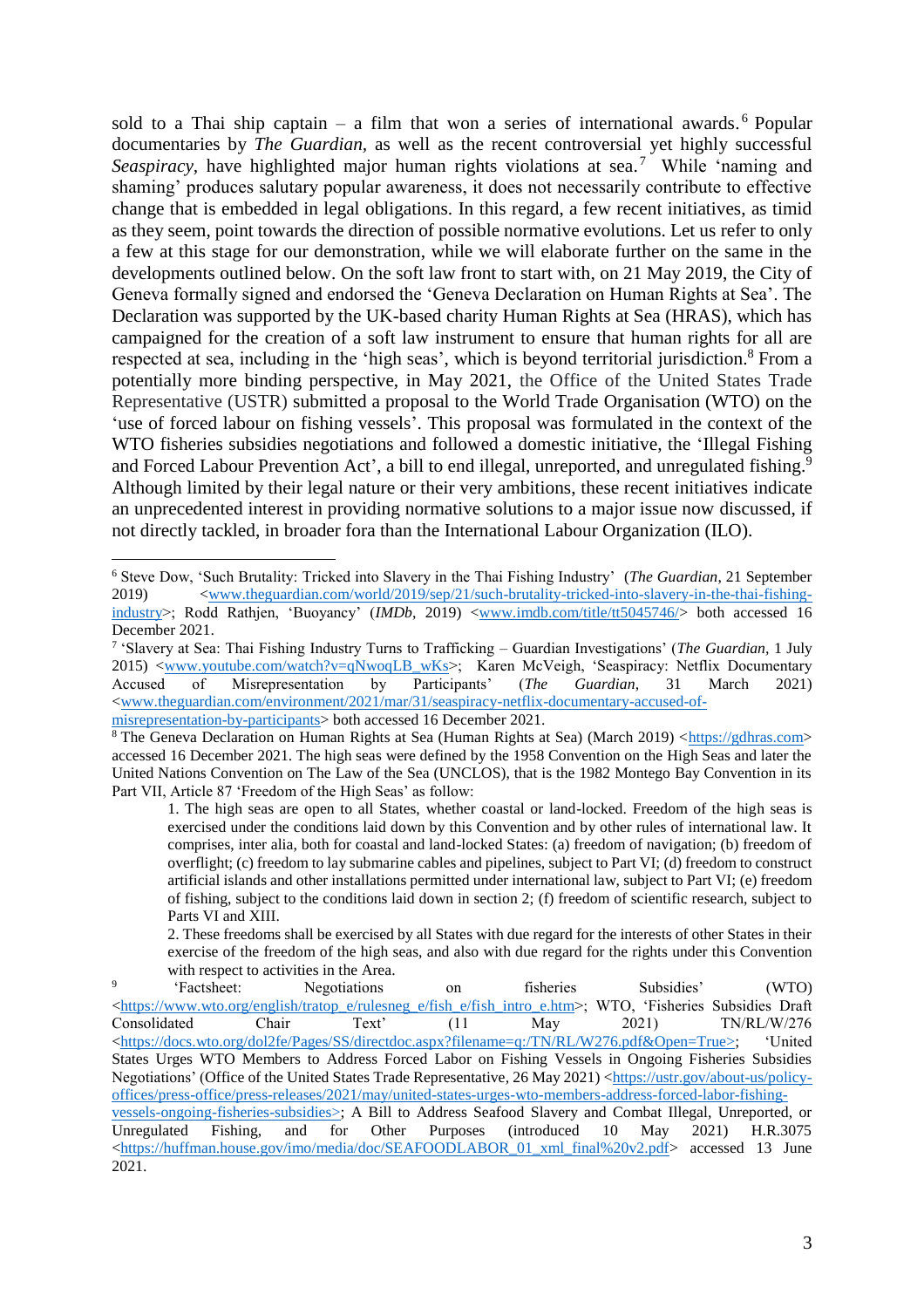This article does not discuss general businesses and human rights issues, nor does it focus on a given country's supply chain or domestic legislation to tackle the same. Blue trade is unique in that it takes place at sea, a legally complex area where the determination of national and international responsibilities and applicable laws remains difficult. Our approach is based on the most relevant available legal tools designed specifically by the ILO for what was not yet called the 'blue economy' or 'blue trade' but de facto relate to it. Forced Labour is indeed a violation of human rights.<sup>10</sup> We have then chosen to focus our attention on 'forced labour' understood as a broad category encompassing forms of 'human trafficking' and 'modern slavery' in blue trade. Forced labour is defined by several ILO Conventions and understood as involuntary work performed under coercion through violence and threats, either through obvious means (physical violence) or more subtle forms (debt, retention of identity papers, denunciation to the immigration police, psychological manipulation, etc.). According to the ILO Forced Labour Convention, 1930 (N°29), forced or compulsory labour is defined as 'all work or service which is exacted from any person under threat of a penalty and for which the person has not offered himself or herself voluntarily'. <sup>11</sup> In addition, in 1957, the ILO Abolition of Forced Labour Convention ( $N^{\circ}105$ ) banned forced labour imposed by the State as a mean of punishment. Both Conventions now enjoy quasi-universal ratification (179 ratifications out of the 187 ILO members as of 2021), with two notable exceptions: China and the United States. In addition, in 2014, the International Labour Conference (ILC) adopted a Protocol to the 1930 Forced Labour Convention and the Forced Labour (Supplementary Measures) Recommendation ( $N^{\circ}203$ ). The Protocol provides additional measures for prevention, protection, and remedy to attain the elimination of forced labour. Human trafficking is often associated with forced labour in that it is a way to coerce people into work. In 2000, the UN adopted the Protocol to Prevent, Suppress and Punish Trafficking in Persons, Especially Women and Children, supplementing the United Nations Convention Against Transnational Organized Crime.<sup>12</sup> It is the first legally binding instrument with an internationally recognized definition of human trafficking and is part of the United Nations Convention Against Transnational Organised Crime.<sup>13</sup> Article 3 of the Convention titled, 'Use of Terms', defines trafficking as follows:

 $\overline{a}$ 

<sup>12</sup> Protocol to Prevent, Supress and Punish Trafficking in Persons, Especially Women and Children,

<sup>&</sup>lt;sup>10</sup> While the literature on civil and political human rights is extremely rich, labour rights – as socio-economic rights – have long been neglected by academic legal research. For a reference work, Philip Alston, *Labour Rights as Human Rights* (OUP 2005) 264; Carlos Miguel Herrera, *Les Droits Sociaux* (PUF 2009); Katherine G Young and Amartya Sen, *The Future of Economic and Social Rights* (CUP 2019) 706.

<sup>11</sup> Forced Labour Convention (ILO 1930) C029 [<www.ilo.org/dyn/normlex/en/f?p=NORMLEXPUB:12100:0::NO::P12100\\_ILO\\_CODE:C029>](http://www.ilo.org/dyn/normlex/en/f?p=NORMLEXPUB:12100:0::NO::P12100_ILO_CODE:C029) accessed 16 December 2021. Article 1(3) of the Protocol of 2014 to the Forced Labour Convention reaffirms this language and provides three elements to the definition of forced labour: 'work or service' referring to all types of work occurring in any activity, industry or sector, formal or informal of the economy; 'menace of any penalty' in reference to a large variety of tools to force someone into work; 'involuntariness' in reference to a form of work accepted without consent and implying the absence of freedom to leave at any time.

Supplementing the United Nations Convention Against Transnational Organized Crime (UNHRC) (adopted 15 November 2000) [<www.unodc.org/res/human-trafficking/2021the-protocol-tip\\_html/TIP.pdf>](http://www.unodc.org/res/human-trafficking/2021the-protocol-tip_html/TIP.pdf) accessed 16 December 2021.

<sup>&</sup>lt;sup>13</sup> United Nations Convention Against Transnational Organized Crime and the Protocols Thereto (UN Office on Drugs and Crime, 2000)

[<sup>&</sup>lt;www.unodc.org/documents/treaties/UNTOC/Publications/TOC%20Convention/TOCebook-e.pdf](http://www.unodc.org/documents/treaties/UNTOC/Publications/TOC%20Convention/TOCebook-e.pdf) > accessed 16 December 2021.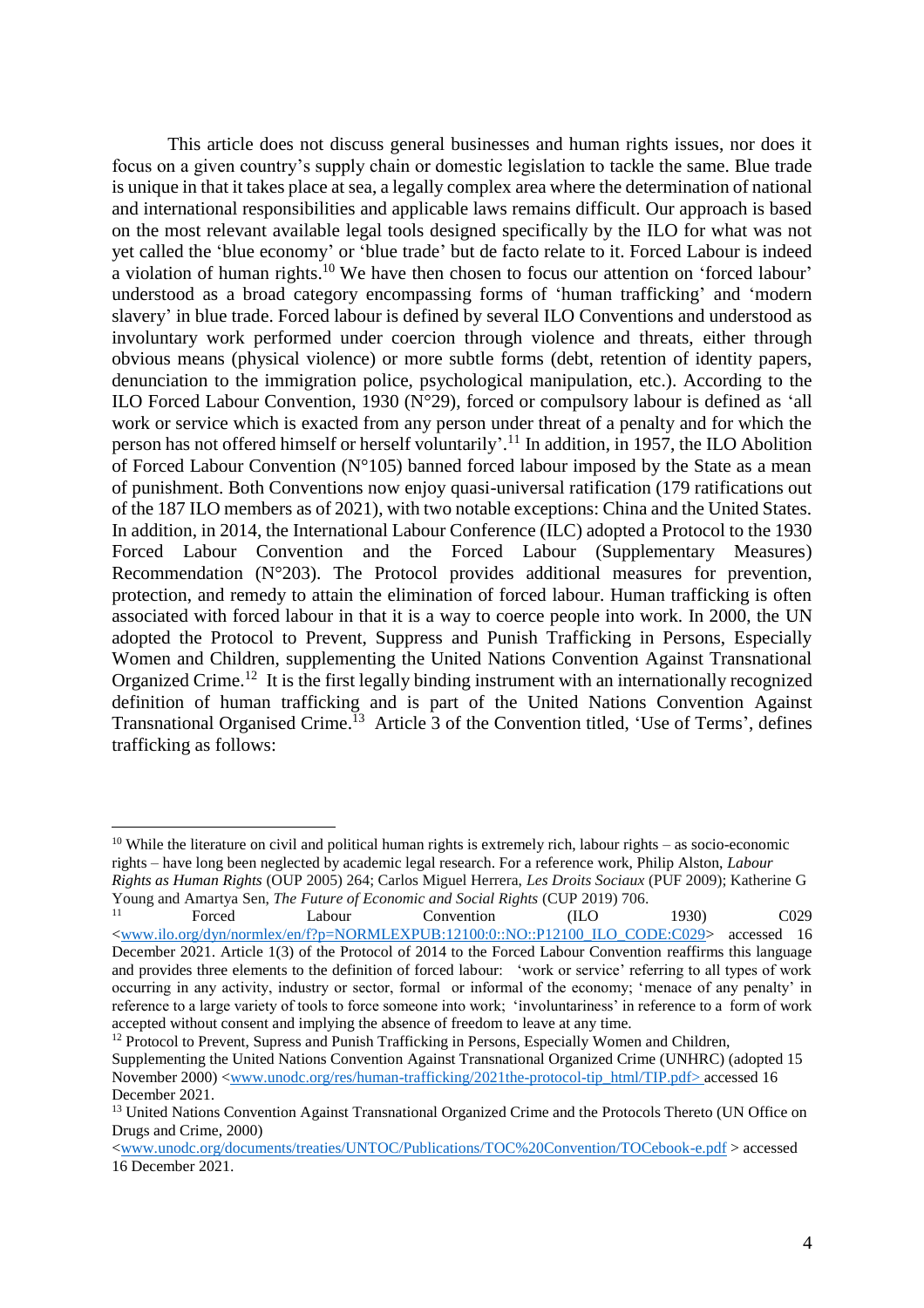(a) 'Trafficking in persons' shall mean the recruitment, transportation, transfer, harbouring or receipt of persons, by means of the threat or use of force or other forms of coercion, of abduction, of fraud, of deception, of the abuse of power or of a position of vulnerability or of the giving or receiving of payments or benefits to achieve the consent of a person having control over another person, for the purpose of exploitation. Exploitation shall include, at a minimum, the exploitation of the prostitution of others or other forms of sexual exploitation, forced labour or services, slavery or practices similar to slavery, servitude or the removal of organs.

It is important to bear in mind that this definition applies to all human beings including children. As to 'modern slavery', a term now often used by the media and other civil society organisations, it refers to contemporary forms of forced labour, some of which being close to slavery.<sup>14</sup> The ambiguity of the expression, as we will see below, does not always serve its purpose. While slavery is not a thing of the past, with an estimate by the ILO of more than 40 million people victims of slavery worldwide, there is nothing modern to it.<sup>15</sup> It is precisely not a rupture from a given pre-existing order suggesting a sense of progress as indeed with the term 'modernity'. Slavery entails ownership. It revolves around the violent relation between a dominating master and a subjugated slave deprived of the rights entitled to all. This very element of property signifies that one human being is acquired by another. Ownership is key to understand the conceptual and legal implications of the problem and how capitalism has used and uses slavery today.<sup>16</sup> Low castes, tribal minorities and indigenous peoples are particularly vulnerable to slavery for traditional and cultural reasons and form a large part of those subjugated and exploited in the globalised economy. Slavery has tainted the entire history of humanity from Spartacus' revolt against the Roman Republic to the Atlantic slave trade and, more recently, to contemporary forms of slavery. The legal fight against slavery is also nothing new. In the late 18<sup>th</sup> century, societies were formed in France and the United Kingdom for the abolition of the slave trade. The Convention, that is the first elected Assembly of the First Republic (1792-1804) after the French Revolution of 1798, legally abolished slavery in France and its colonies, although it was restored by Napoleon in 1802. At the international level, the 1926 slavery Convention defined slavery as follow:

#### Article 1

 $\overline{a}$ 

For the purpose of the present Convention, the following definitions are agreed upon:

(1) Slavery is the status or condition of a person over whom any or all of the powers attaching to the right of ownership are exercised.

<sup>&</sup>lt;sup>14</sup> The Modern Slavery Act 2015 (UK) [<www.legislation.gov.uk/ukpga/2015/30/contents/enacted>](http://www.legislation.gov.uk/ukpga/2015/30/contents/enacted); UK Home Office and Victoria Atkins MP, 'New Tough Measures to Tackle Modern Slavery in Supply Chains' (22 September 2020) [<www.gov.uk/government/news/new-tough-measures-to-tackle-modern-slavery-in-supply](http://www.gov.uk/government/news/new-tough-measures-to-tackle-modern-slavery-in-supply-chains)[chains>](http://www.gov.uk/government/news/new-tough-measures-to-tackle-modern-slavery-in-supply-chains) both accessed 16 December 2021. For the first time in the world, UK public bodies with a budget of GBP 36 million or more will be required to regularly report on the steps taken to prevent modern slavery in their supply chains.

<sup>&</sup>lt;sup>15</sup> ILO, 'Facts and Figures' (September 2017) [<www.ilo.org/global/topics/forced-labour/lang--en/index.htm>](http://www.ilo.org/global/topics/forced-labour/lang--en/index.htm) accessed 16 December 2021.

<sup>&</sup>lt;sup>16</sup> Critical studies have explored the intrinsic link between slavery and capitalism from The Industrial Revolution to the plantation economy and the Atlantic slave trade to more contemporary forms of subjugation. Eric Williams, *Capitalism and Slavery* (University of North Carolina Press 2021) 272; Edward E Baptist, *The Half Has Never Been Told* (Basic Books 2016) 560.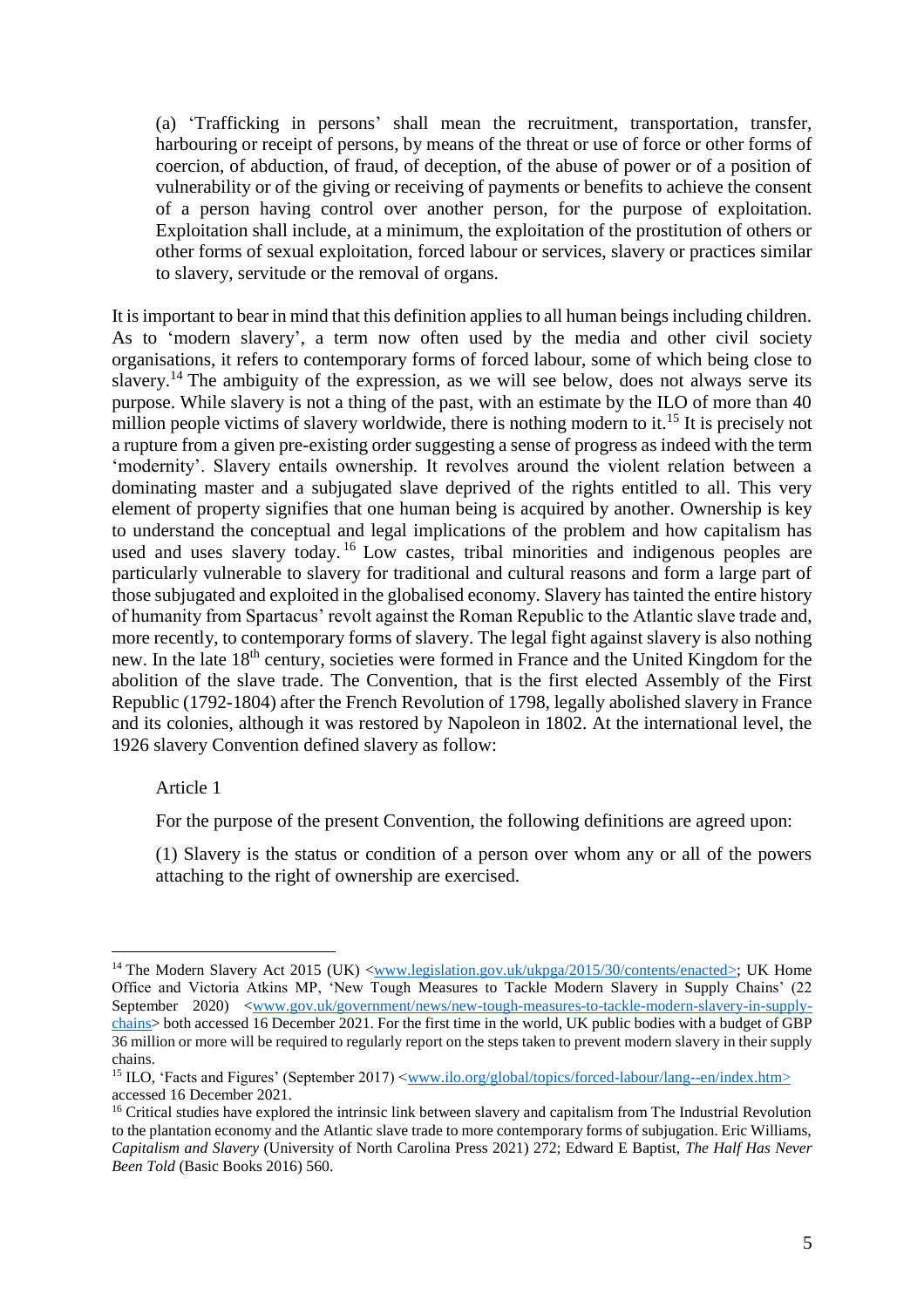(2) The slave trade includes all acts involved in the capture, acquisition or disposal of a person with intent to reduce him to slavery; all acts involved in the acquisition of a slave with a view to selling or exchanging him; all acts of disposal by sale or exchange of a slave acquired with a view to being sold or exchanged, and, in general, every act of trade or transport in slaves.

## It was amended by the Protocol of 7 December 1953.<sup>17</sup>

These issues concerning slavery are still very much prevalent in today's globalisation, trade, and supply chains. There are acute problems in the 'blue trade', or what we define as international trade and investments related to the ocean. A true 'blue economy' understood as the sustainable use of the ocean will never be achieved if major human rights abuses are perpetrated against those who make a living out of the ocean. As often in international law, specialism is used to produce and justify a piecemeal approach to global questions. This fragmentation ritualistically denounced by the International Law Commission (ILC) and scholars alike has de facto acted as a powerful barrier and capitalistic management tool to artificially separate economic realities and authorise certain bodies (the ILO mainly) to address labour issues while others (the World Trade Organisation (WTO) or investment instruments) are largely circumscribed to trade and investment technicalities<sup>18</sup>.

In this backdrop and based on a series of case studies involving seafarers, ship breaking yards and fisheries in various countries (Section 2), this article interrogates the silence of international economic law instruments and dispute settlement mechanisms (Section 3) to later conclude with suggestions for pathways for reforms (Section 4).

2. The Dire Case of the Blue Trade Labour

The massive and repeated human rights abuse in 'blue trade' would require a dedicated study to unveil their factual realities as much as the cultural, political, and economic backgrounds against which they exist. The below mentioned developments only provide a patchwork approach to the complex issues with a view to sensitizing an international economic law readership that is often too little inclined to dig into the socio-economic aspects of trade and investment. The very fact that most international economic law scholars still consider these issues as forgotten or minor certainly calls for more specific research, but, importantly, this topic first requires a general perspective. Seafarers, ship breakers as well as those engaged in fisheries labour have made the headlines, but their fates have paradoxically not been addressed by potentially relevant new international economic law instruments as we will demonstrate in the following discussion.

 $\overline{a}$ <sup>17</sup> Slavery Convention (UNHRC) (signed 25 September 1926)

[<sup>&</sup>lt;www.ohchr.org/EN/ProfessionalInterest/Pages/SlaveryConvention.aspx>](http://www.ohchr.org/EN/ProfessionalInterest/Pages/SlaveryConvention.aspx) accessed 16 December 2021.

<sup>&</sup>lt;sup>18</sup> ICJ, 'Speech by His Excellency Judge Gilbert Guillaume, President of the International Court of Justice, to the Sixth Committee of the General Assembly of the United Nations' (27 October 2000) [<www.icj](http://www.icj-cij.org/public/files/press-releases/1/%203001.pdf)[cij.org/public/files/press-releases/1/ 3001.pdf](http://www.icj-cij.org/public/files/press-releases/1/%203001.pdf)*>* accessed 16 December 2021; Martti Koskenniemi, 'ILC Analytical Study 2006: ILC Study Group on the Fragmentation of International Law; Fragmentation of International Law – Difficulties Arising from the Diversification and Expansion of International Law, Report of the Study Group of the International Law Commission' (ILC, 13 April 2006) UN Doc A/CN.4/L.682 and Add.1 and Corr. 1; 'ILC Conclusions 2006: Report of the Study Group, Fragmentation of International Law – Difficulties Arising from the Diversification and Expansion of International Law, Conclusions' (ILC, 2006) UN Doc. A/CN.4/L.702.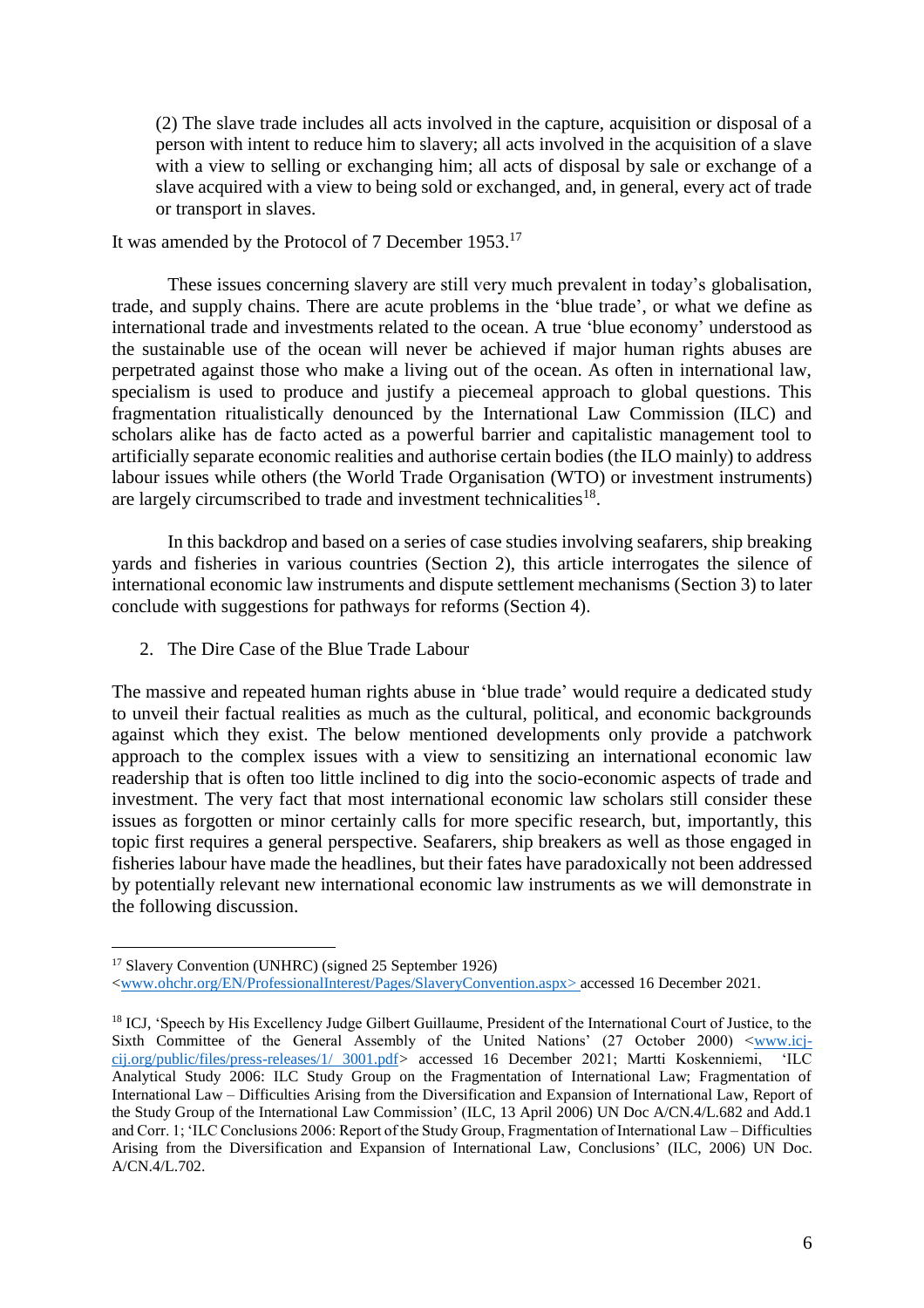#### *2.1. Caught at Sea*

The Covid-19 Pandemic has shed some light on seafarers stranded at sea. Their destinies have unfortunately not waited for this global crisis to be shaken by long months, if not often years, in an ocean of apparent lawlessness, abandoned at the mercy of their bosses. Seafarers' abandonment covers a wide variety of situations from the abandonment of the ship on which they work to the neglect of their person in terms of pay, food, accommodation, sanitation, etc. In all these cases, the seafarers are deprived of their fundamental human rights and notably the right to life (including family life), food, health, and freedom of movement. The complexities of these scenarios and the multiplicity of potential legal environments (flagged ship, nationality of the seafarer, country of the port where the ship might have been left, etc.) has long precluded the adoption of harmonised norms. This apparent legal vacuum is particularly shocking while 90% of world trade happens via maritime or river transportation and the seafarers operating these ships are essential to our daily lives.

The ILO has adopted 70 international instruments (including 41 conventions and the related recommendations) to protect seafarers' status. The ILO instruments address all aspects of their work from working hours to health, pay, leave, social protection, pension, safety, repatriation, identity documents, and border control.<sup>19</sup> Importantly, in 2006, the Maritime Labour Convention (MLC) was adopted by the General Conference of the ILO with a view to revising and consolidating ILO's 37 existing conventions and recommendations and create a single coherent instrument stressing the global nature of the shipping industry.<sup>20</sup> It is now the reference instrument for seafarers. According to the Convention (Article II(f)), a 'seafarer means any person who is employed or engaged or works in any capacity on board a ship' and he/she is entitled to a series of fundamental rights expressly listed in Article III (Fundamental Rights and Principles):

Each Member shall satisfy itself that the provisions of its law and regulations respect, in the context of this Convention, the fundamental rights to:

(a) freedom of association and the effective recognition of the right to collective

bargaining;

 $\overline{a}$ 

(b) the elimination of all forms of forced or compulsory labour;

- (c) the effective abolition of child labour; and
- (d) the elimination of discrimination in respect of employment and occupation.'

<sup>&</sup>lt;sup>19</sup> 'International Labour Standards on Seafarers' (*ILO*) [<https://www.ilo.org/global/standards/subjects-covered](https://www.ilo.org/global/standards/subjects-covered-by-international-labour-standards/seafarers/lang--en/index.htm)[by-international-labour-standards/seafarers/lang--en/index.htm>](https://www.ilo.org/global/standards/subjects-covered-by-international-labour-standards/seafarers/lang--en/index.htm) accessed 14 June 2021.

<sup>&</sup>lt;sup>20</sup> Maritime Labour Convention (ILO) (MLC, <sup>2006</sup>) <https://www.ilo.org/dyn/normlex/en/f?p=NORMLEXPUB:12100:0::NO::P12100\_ILO\_CODE:C186> accessed 17 June 2021; Maritime Labour Convention: Updated Documents (MLC, 2006) [<https://www.ilo.org/global/standards/maritime-labour-convention/lang--en/index.htm>](https://www.ilo.org/global/standards/maritime-labour-convention/lang--en/index.htm) accessed 17 June 2021; Compendium of Maritime Labour Instruments  $(3^{rd}$  edition, ILO, 2021) [<https://www.ilo.org/global/standards/maritime-labour-convention/WCMS\\_770091/lang--en/index.htm>](https://www.ilo.org/global/standards/maritime-labour-convention/WCMS_770091/lang--en/index.htm) accessed 17 June 2021.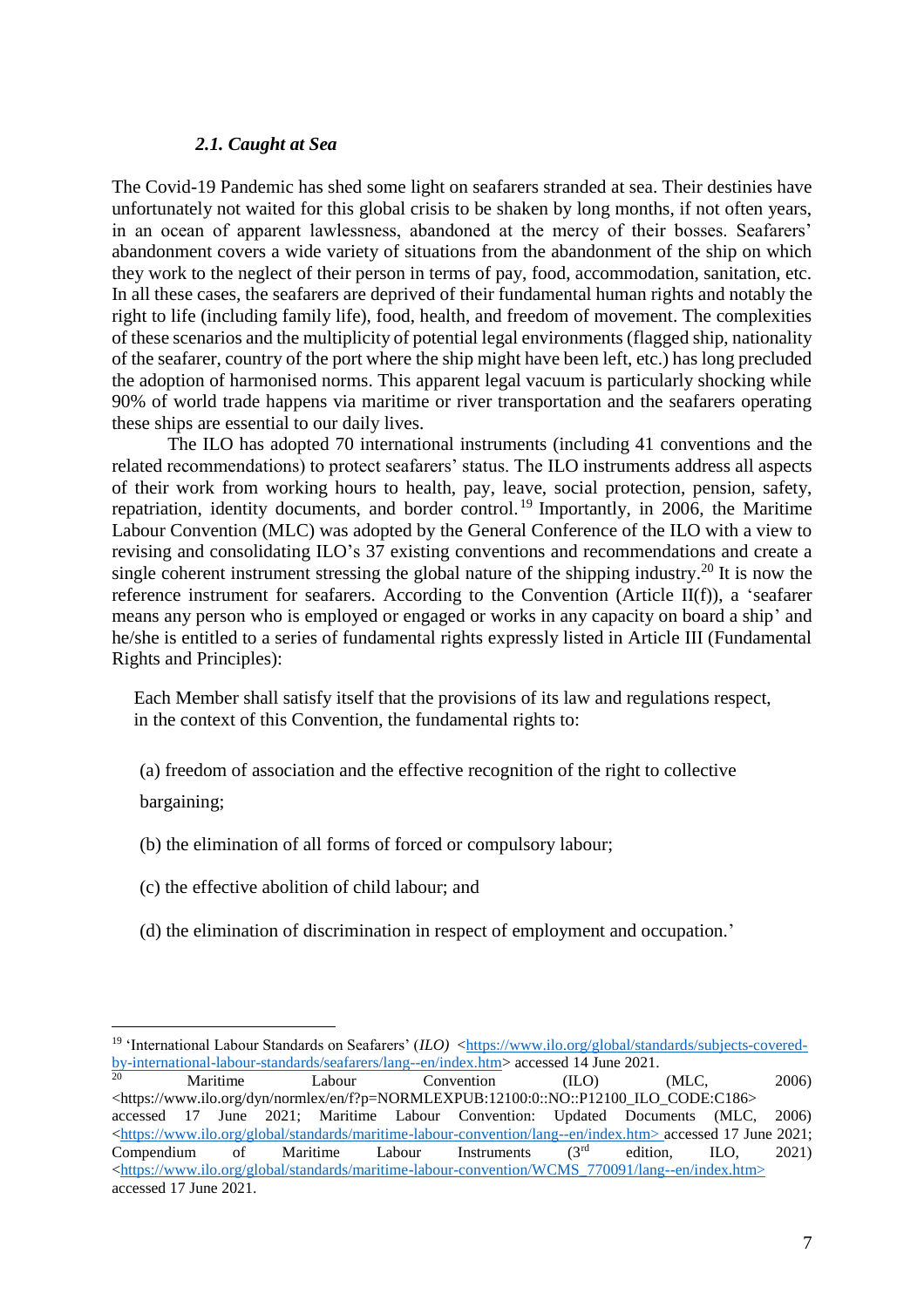'Abandonment' is defined by the Convention's 2014 Amendments (Standard A2.5.2 – Financial security) as follows:

1. In implementation of Regulation 2.5, paragraph 2, this Standard establishes requirements to ensure the provision of an expeditious and effective financial security system to assist seafarers in the event of their abandonment.

2. For the purposes of this Standard, a seafarer shall be deemed to have been abandoned where, in violation of the requirements of this Convention or the terms of the seafarers' employment agreement, the shipowner:

(a) fails to cover the cost of the seafarer's repatriation; or

(b) has left the seafarer without the necessary maintenance and support; or

(c) has otherwise unilaterally severed their ties with the seafarer including failure to pay contractual wages for a period of at least two months. <sup>21</sup>

It remains extremely challenging for seafarers to implement their rights as the question of the 'competent authority'still reveals complex issues (for example, owner of the ship, management, flag, territorial waters, port, labour contract, and nationality of the seafarer).<sup>22</sup>

In May 2021, against the backdrop of the Covid-19 global pandemic, the ILO launched Voluntary Guidelines to protect seafarers' human rights. The 'Human Rights Due Diligence Tool' is a joint initiative of the UN Global Compact (UNGC), the Office of the High Commissioner for Human Rights, the ILO, and the International Maritime Organisation (IMO) based on very alarming reports of the labour conditions endured by seafarers.<sup>23</sup> According to the UN, in May 2021, over 300,000 forgotten seafarers were stranded at sea because they had been prevented from returning home due to government restrictions prohibiting them from going ashore. Some of seafarers have been working at sea for over 17 months, despite the MLC rule capping the work time limit at 11 months.<sup>24</sup> While this new tool remains voluntary, it reminds us of the urgency of the issues at stake and also of the remaining legal gaps to be filled by major actors who are almost absent from this debate, including trade law institutions or the United Nations Conference on Trade and Development (UNCTAD) notably.

<sup>&</sup>lt;sup>21</sup> Amendments of 2014 to the Maritime Labour Convention 2006 (ILO) (11 June 2014) [<www.ilo.org/wcmsp5/groups/public/---ed\\_norm/---relconf/documents/meetingdocument/wcms\\_248905.pdf>](http://www.ilo.org/wcmsp5/groups/public/---ed_norm/---relconf/documents/meetingdocument/wcms_248905.pdf) accessed 16 December 2021.

<sup>22</sup> 'Abandonment of Seafarers, Background, Legal Remedies and Practical Advice' (*Human Rights at Sea,* April 2021) [<www.humanrightsatsea.org/wp-content/uploads/2021/04/HRAS\\_Abandonment\\_of-](http://www.humanrightsatsea.org/wp-content/uploads/2021/04/HRAS_Abandonment_of-Seafarers_REPORT_APRIL21_SP_LOCKED.pdf)[Seafarers\\_REPORT\\_APRIL21\\_SP\\_LOCKED.pdf>](http://www.humanrightsatsea.org/wp-content/uploads/2021/04/HRAS_Abandonment_of-Seafarers_REPORT_APRIL21_SP_LOCKED.pdf) accessed 16 December 2021.

<sup>&</sup>lt;sup>23</sup> 'Maritime Human Rights Risks and the Covid 19 Crew Change Crisis: A Tool to Support Human Rights Due Diligence' (IMO, ILO, UNHRC, UN Global Compact, 2020) [<https://ungc-communications](https://ungc-communications-assets.s3.amazonaws.com/docs/publications/Maritime-Human-Rights-Risks-and-the-COVID-19-Crew-Change-Crisis.pdf)[assets.s3.amazonaws.com/docs/publications/Maritime-Human-Rights-Risks-and-the-COVID-19-Crew-Change-](https://ungc-communications-assets.s3.amazonaws.com/docs/publications/Maritime-Human-Rights-Risks-and-the-COVID-19-Crew-Change-Crisis.pdf)[Crisis.pdf>](https://ungc-communications-assets.s3.amazonaws.com/docs/publications/Maritime-Human-Rights-Risks-and-the-COVID-19-Crew-Change-Crisis.pdf); Committee of Experts on the Application of Conventions and Recommendations, 'General Observation on Matters Arising from the Application of the Maritime Labour Convention, 2006, as Amended During the COVID-19 Pandemic' (12 December 2020) <[www.ilo.org/global/standards/maritime-labour](https://www.ilo.org/global/standards/maritime-labour-convention/WCMS_764384/lang--en/index.htm)convention/WCMS 764384/lang--en/index.htm> both accessed 16 Decmeber 2021.

 $24$  See 'Maritime Human Rights Risks and the Covid 19 Crew Change Crisis' (n 23).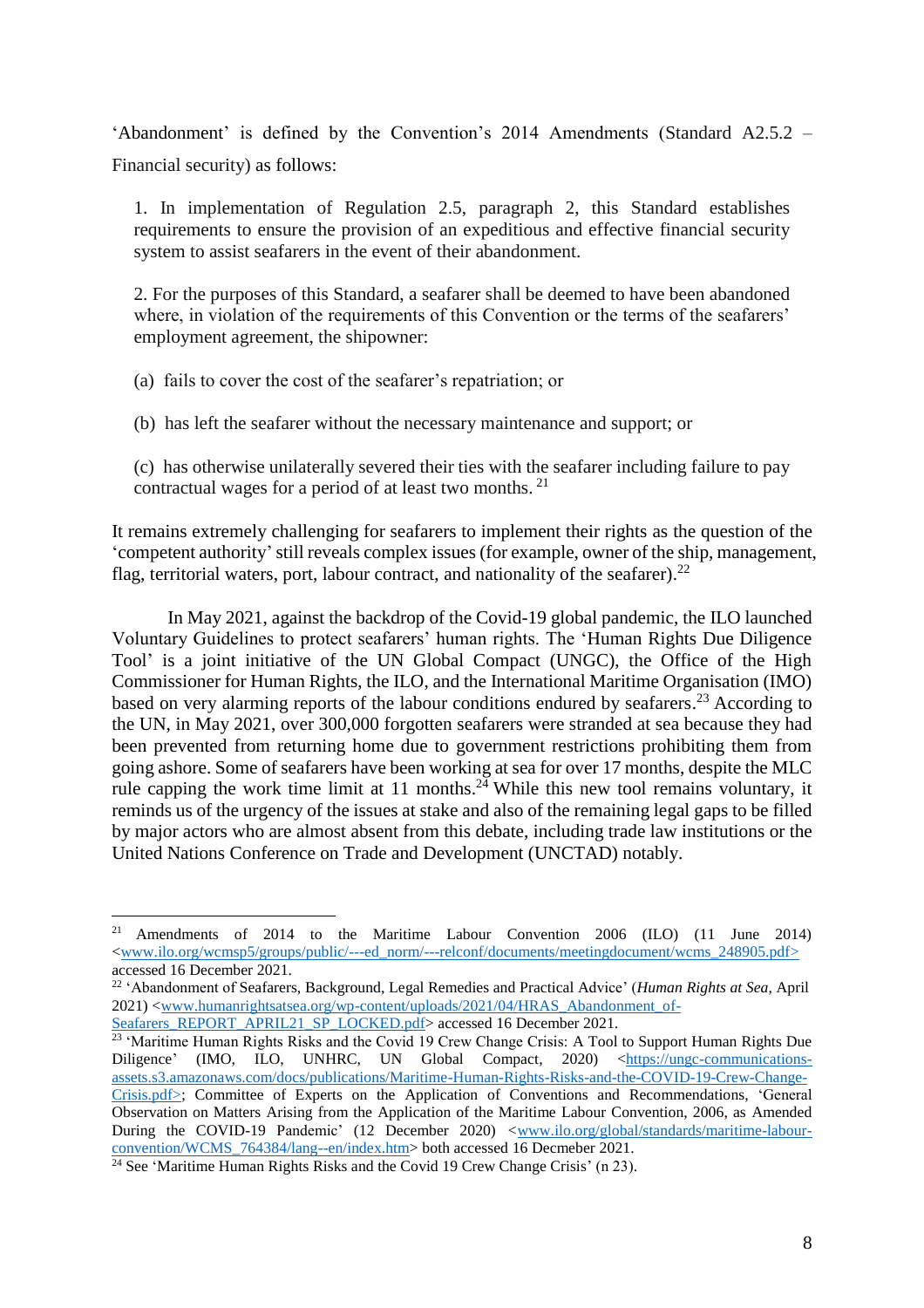#### *2.2. Broken Ships, Broken Lives*

In direct relation to seafarers and global trade, the issue of the ship breaking industry has made the headlines for decades for its violent and inhumane treatment of workers. From the early 2000s, a number of civil society organisations have published investigative reports detailing the environmental and human costs of the dangerous and hazardous dismantlement of the world's ship fleet.<sup>25</sup> Two decades later, not much has been achieved. As shocking as it may seem, the vast majority of the ships which are used to transport our goods all over the world are broken by hand on the beaches of South Asia, a practice referred to as 'beaching'. A few countries are leading this lucrative industry: Bangladesh, India, Pakistan, and to a lesser extent, Turkey and China, for larger ships, as well as Indonesia and the Philippines for smaller ships. The issues at stake are endless ranging from environmental pollution to labour laws violations. Let us name a few and start with ship owners and the ship breaking transaction, which initiates the process. Ship owners usually sell their vessels to cash buyers who will dismantle their ship and take care of all operations, including of possibly renaming and reflagging the vessel to avoid legal scrutiny. Ship owners then become unaccountable and evade liability. The environmental damages related to ship breaking are abysmal with millions of tons of hazardous wastes (asbestos, polychlorinated biphenyl (PCBs), oil residues and heavy metals, for example) exported to the ship breaking yards, thereby deeply harming the local ecosystem and communities as much as the health of the workers involved in the industry. According to the ILO, ship breaking is one of the most dangerous occupations, 'with unacceptably high levels of fatalities, injuries and work-related diseases.<sup>26</sup> In most cases, unskilled migrant workers as well as a significant number of child labourers are asked to break ships manually without any protective gears and with no access to sanitation and healthcare in case of injuries.<sup>27</sup> Workers are often recruited informally on a daily wage basis within a very limited legal framework and with not much, if any, possibility to organise, collectively bargain or unionise. Their ability to get access to legal recourses locally in the Special Economic Zones (SEZs) or specially demarcated coastal zones where the ship breaking industry often operates is quasi-non-

<sup>&</sup>lt;sup>25</sup> Christoph Engel, 'Ship Breaking at Alang Scrap Yard in India' (Greenpeace, 1 October 1998) [<https://media.greenpeace.org/C.aspx?VP3=SearchResult\\_VPage&STID=27MZIFB9GM2>](https://media.greenpeace.org/C.aspx?VP3=SearchResult_VPage&STID=27MZIFB9GM2); Vradar and others (n 5); 'Child-Breaking Yards, Child Labour in the Ship Recycling Industry in Bangladesh' (FIDH, YPSA, NGO Shipbreaking Platform*,* 2008) [<www.fidh.org/IMG/pdf/bgukreport.pdf>](http://www.fidh.org/IMG/pdf/bgukreport.pdf); See, also, Linnea Wikström and others, 'Shipbreaking Stakeholders, Labour Needs and Intervention Areas in South Asia: An Analysis at the Regional Level of the Shipbreaking Value Chain' *(*Profundo, 2017) [<www.industriall](http://www.industriall-union.org/sites/default/files/uploads/documents/2017/Netherlands/Shipbuilding/section_6_profundo.pdf)union.org/sites/default/files/uploads/documents/2017/Netherlands/Shipbuilding/section 6 profundo.pdf>;<br>
'Shipbreaking: A Dirty and Dangerous Industry' (NGO Shipbreaking Plat 'Shipbreaking: A Dirty and Dangerous Industry' (NGO Shipbreaking Platform) [<https://shipbreakingplatform.org>](https://shipbreakingplatform.org/) accessed 16 December 2021.

<sup>&</sup>lt;sup>26</sup> ILO, 'Ship-breaking: A Hazardous Work' (23 March 2015) <u><www.ilo.org/safework/areasofwork/hazardous-</u> work/WCMS\_356543/lang--en/index.htm> accessed 16 December 2021.

 $27$  Wikström and others (n 25).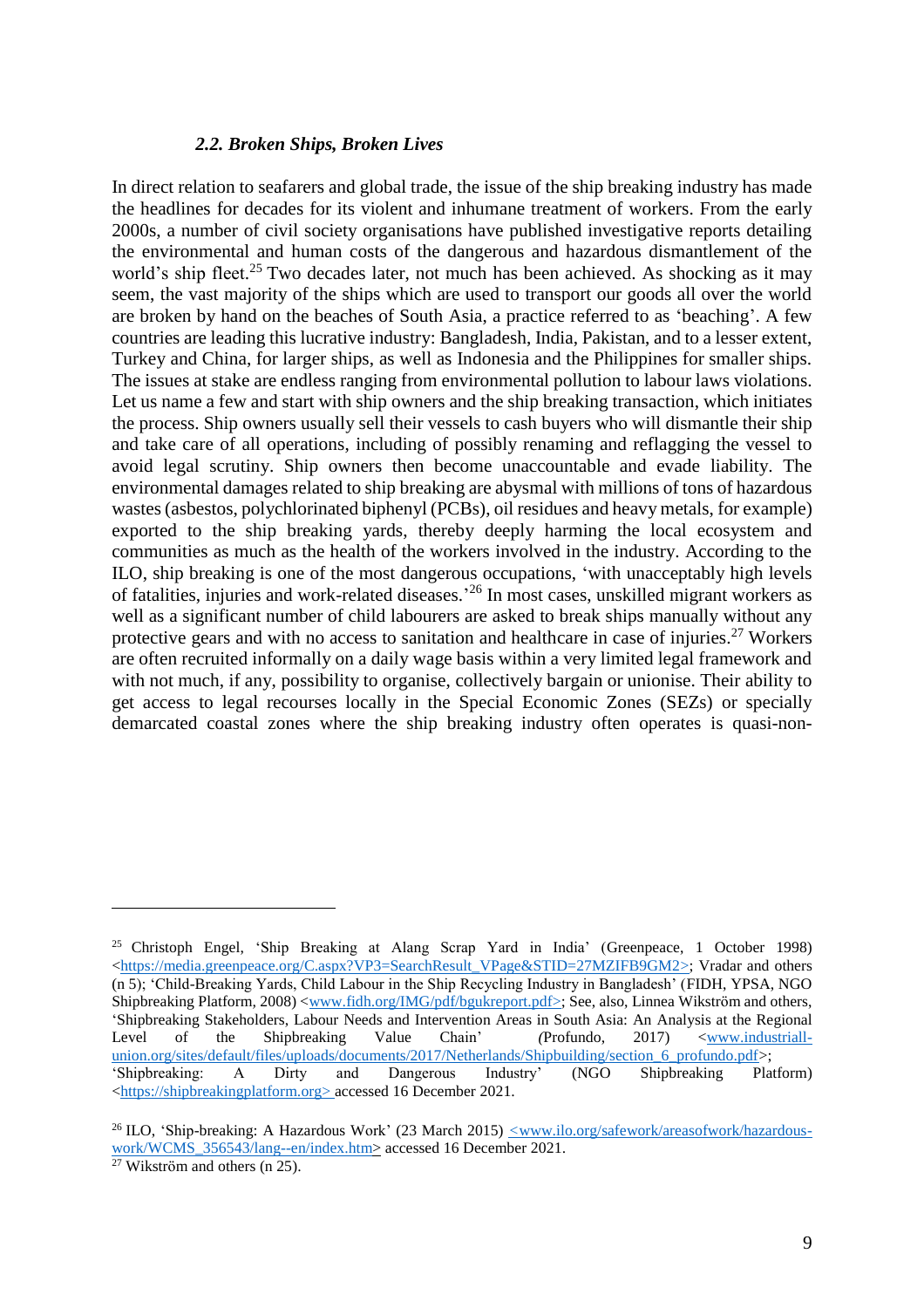existent.<sup>28</sup> Interestingly, the ship breaking industry in such special economic enclaves are offered tax breaks and waivers from enforcement of labour or environmental rights.<sup>29</sup>

Local and national authorities have, however, tried to address these major labour rights violations in relation to hazardous waste, for example, through the 2003 Indian Supreme Court's landmark judgement and the adoption of the 2013 Ship Recycling Code. 30,31 This Code was later revised in 2019. The new bill ratified the Hong Kong Convention (discussed below) and was seen as part of India's effort to boost its ship recycling capacity by 40% by 2024. But the international framework on which these reforms have been made is relatively thin. It consists mostly of the Basel Convention on the Control of Transboundary Movements of Hazardous Waste and Their Disposal (Basel Convention) adopted in 1989 and entered into force in 1992.<sup>32</sup> The objective of the Basel Convention is to control the movement and disposal of hazardous waste from developed countries to developing nations, but the Convention does prohibit this practice. It is based on a system of 'prior informed consent'. In addition, the ILO, the IMO and the Basel Convention have produced guidelines and established a joint working group to co-ordinate their activities and cooperation. The Basel Ban Amendment, adopted in 1995 and entered into force on December 2019, prohibits the export of hazardous wastes from member states of the EU, the Organization for Economic Cooperation and Development (OECD) and Liechtenstein to all other countries.<sup>33</sup> In 2009, the diplomatic conference of the IMO has adopted a new international convention for the safe and environmentally sound recycling of ships, namely, the Hong Kong Convention. It will enter into force 24 months after the date on which 15 States, representing 40% of the world merchant shipping by gross tonnage, have either signed it without reservation as to ratification or have deposited their instruments of ratification. Several industry leaders in India, China and Turkey have already developed their infrastructures in line with the Hong Kong Convention to obtain Statements of Compliance awarded by the International Association of Classification Societies

<sup>&</sup>lt;sup>28</sup> Julien Chaisse and Georgious Dimitropolous, 'Special Economic Zones in International Economic Law: Towards Unilateral Economic Law' (2021) 24(2) JIEL 229 [<https://academic.oup.com/jiel/issue/24/2>](https://academic.oup.com/jiel/issue/24/2) accessed 16 December 2021; [Lorenzo](https://academic.oup.com/jiel/search-results?f_Authors=Lorenzo+Cotula) Cotula and Liliane [Mouan,](https://academic.oup.com/jiel/search-results?f_Authors=Liliane+Mouan) 'Labour Righst in Special Economic Zones: Between Unilateralism and Transnational Law Diffusion' (2021) 24(2) JIEL 341; James J [Nedumpara,](https://academic.oup.com/jiel/search-results?f_Authors=James+J+Nedumpara) [Manya](https://academic.oup.com/jiel/search-results?f_Authors=Manya+Gupta) Gupta, [and](https://academic.oup.com/jiel/search-results?f_Authors=Le%c3%afla+Choukroune) Leïla [Choukroune,](https://academic.oup.com/jiel/search-results?f_Authors=Le%c3%afla+Choukroune) 'WTO Litigation and SEZs: Determining the Scope of Exceptional Trade Unilateralism' (2021) 24(2) JIEL 403.

<sup>&</sup>lt;sup>29</sup> See for example, 'Adani's Ship Recycling Project Faces Opposition from Villagers' (*Business Standard*, 4 August 2013) <www.business-standard.com/article/companies/adani-s-ship-recycling-project-faces-oppositionfrom-villagers-1130802006731.html> accessed 16 December 2021.

<sup>30</sup> *India – Research Foundation v Union of India and Others*, Supreme Court of India, WP 657/1995, Order (14 October 2003) (Hazardous Wastes) [<https://www.elaw.org/content/india-research-foundation-v-union-india](https://www.elaw.org/content/india-research-foundation-v-union-india-others-wp-6571995-20031014-hazardous-wastes)[others-wp-6571995-20031014-hazardous-wastes>](https://www.elaw.org/content/india-research-foundation-v-union-india-others-wp-6571995-20031014-hazardous-wastes). Later Supreme Court judgements have been interpreted as more favourable to the ship breaking industry. Florent Pelsy, 'The Blue Lady Case and the International Issue of Ship Dismantling' (2008) 4(2) Law, Environment and Development Journal 135  $\lt$ http://www.lead[journal.org/content/08135.pdf>](http://www.lead-journal.org/content/08135.pdf) accessed 16 December 2021; and on 30 July 2012, India's Supreme Court allowed a notorious 213,000-tonne tanker, once called the Exxon Valdez, into the country for dismantling at the Alang (Gujarat) ship-breaking yard.

<sup>&</sup>lt;sup>31</sup> Ship Breaking Code (Revised) (2013) (India) [<http://shipmin.gov.in/content/ship-breaking-code-revised-2013>](http://shipmin.gov.in/content/ship-breaking-code-revised-2013) accessed 16 December 2021. The bill ratifies the Hong Kong Convention.

<sup>&</sup>lt;sup>32</sup> Basel Convention on the Control of Transboundary Movements of Hazardous Wastes and Their Disposal (UNEP) (adopted 22 March 1989)

[<sup>&</sup>lt;www.basel.int/TheConvention/Overview/TextoftheConvention/tabid/1275/Default.aspx>](http://www.basel.int/TheConvention/Overview/TextoftheConvention/tabid/1275/Default.aspx) accessed 16 December 2021.

<sup>33</sup> The Basel Convention Ban Amendment (UNEP) (adopted March 1994) [<www.basel.int/Implementation/LegalMatters/BanAmendment/Overview/tabid/1484/Default.aspx>](http://www.basel.int/Implementation/LegalMatters/BanAmendment/Overview/tabid/1484/Default.aspx) accessed 16 December 2021.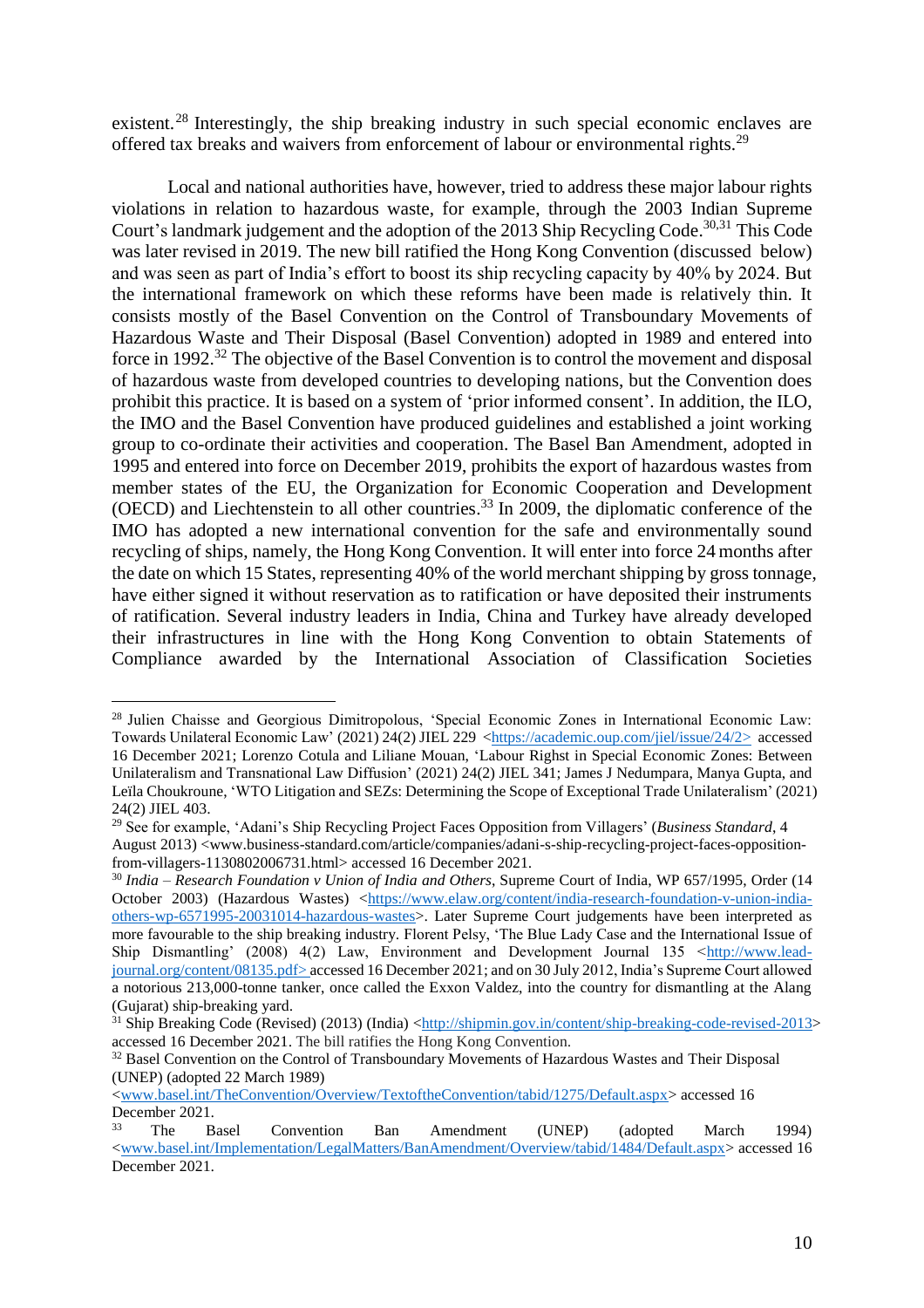$(IACS).$ <sup>34</sup> These statements are, however, very much criticized for being issued on a friendly business basis while the Hong Kong Convention is not yet in force. <sup>35</sup> The Convention itself can be seen as problematic as it does ban the practice of beaching, relies on flag State jurisdiction, hence encouraging flag shopping, and does not set higher standards than the national ones.

## **2.3.** *Nothing Modern in Slavery*

 $\overline{a}$ 

Forced labour and contemporary forms of slavery are certainly present if not widespread on ship breaking sites, but it is the fisheries industry, which has recently made the headlines with the publication of a series of reports, the blacklisting of a number of countries by the US government, and the recent US WTO proposal to include forced labour in fisheries subsidies negotiations.<sup>36</sup> This discussion has gained momentum and translated into timid yet interesting developments in the WTO fisheries subsidies negotiations. The latest iteration of Article 8 (notification and transparency) of the draft text of 24 November 2021 submitted for consideration to the ministers for the  $12<sup>th</sup>$  WTO Ministerial Conference includes, in a bracketed text under Article 8.2(b), the following language: 'Each Member shall notify the (Committee) in writing on an annual basis of (…) "any vessels and operators for which the Member has information that reasonably indicates the use of forced labour, along with relevant information to the extent possible."' However, as explained by the Chair of the negotiating group 'some other Members have expressed opposition on the basis that this issue is outside of the WTO's competence. Given these different views, the change is reflected in square brackets for further consideration.' <sup>37</sup>

As alluded to in our introduction, a large audience is now well-aware of these grave human rights violations thanks to a series of films, documentaries based on investigative

127. In this revision, Article 8.2(b) is new, and it would require notification of any vessels or operators for which a Member has information that reasonably indicates the use of forced labour.

<sup>34</sup> International Association of Classification Societies, 'Members' *<*[www.iacs.org.uk/about/members/>](http://www.iacs.org.uk/about/members/) accessed 16 December 2021.

<sup>35</sup> 'HKC Statements of Compliance' (NGO Shipbreaking Platform) *<*[https://shipbreakingplatform.org/issues-of](https://shipbreakingplatform.org/issues-of-interest/the-law/hkc-soc/)[interest/the-law/hkc-soc/>](https://shipbreakingplatform.org/issues-of-interest/the-law/hkc-soc/) 16 December 2021.

<sup>36</sup> Bureau of International Labour Affairs, 'List of Goods Produces by Forced Labor' *(*US Department of Labor, 2020) *<*[www.dol.gov/agencies/ilab/reports/child-labor/list-of-goods>](http://www.dol.gov/agencies/ilab/reports/child-labor/list-of-goods) accessed 16 December 2021.

<sup>37</sup> See WTO, 'Negotiating Group on Rules, Fisheries Subsidies: Revised Draft Text' (24 November 2021) WT/MN(21)/W/5. See also the explanation by the Chair of the negotiating group, 'Fisheries Subsidies Revised Draft Text, Chair's Explanatory Note Accompanying TN/RL/W/276/REV.2' (8 November 2021) TN/RL/W/276/Rev.2/Add.1:

<sup>128.</sup> As you recall, this proposal was first raised I May this year in TN/RL/GEN/205, which we have discussed on several occasions, along with the language in Article 3.1 that I have already noted. In those discussions, various Members shared the particular concern over the use of forced labour in illegal fishing activities and supported enhanced transparency on it. Some others said they were not proponents of this initiative but found it acceptable.

<sup>129.</sup> However, some other Members have expressed opposition on the basis that this issue is outside of the WTO's competence. Given these different views, the change is reflected in square brackets for further consideration.'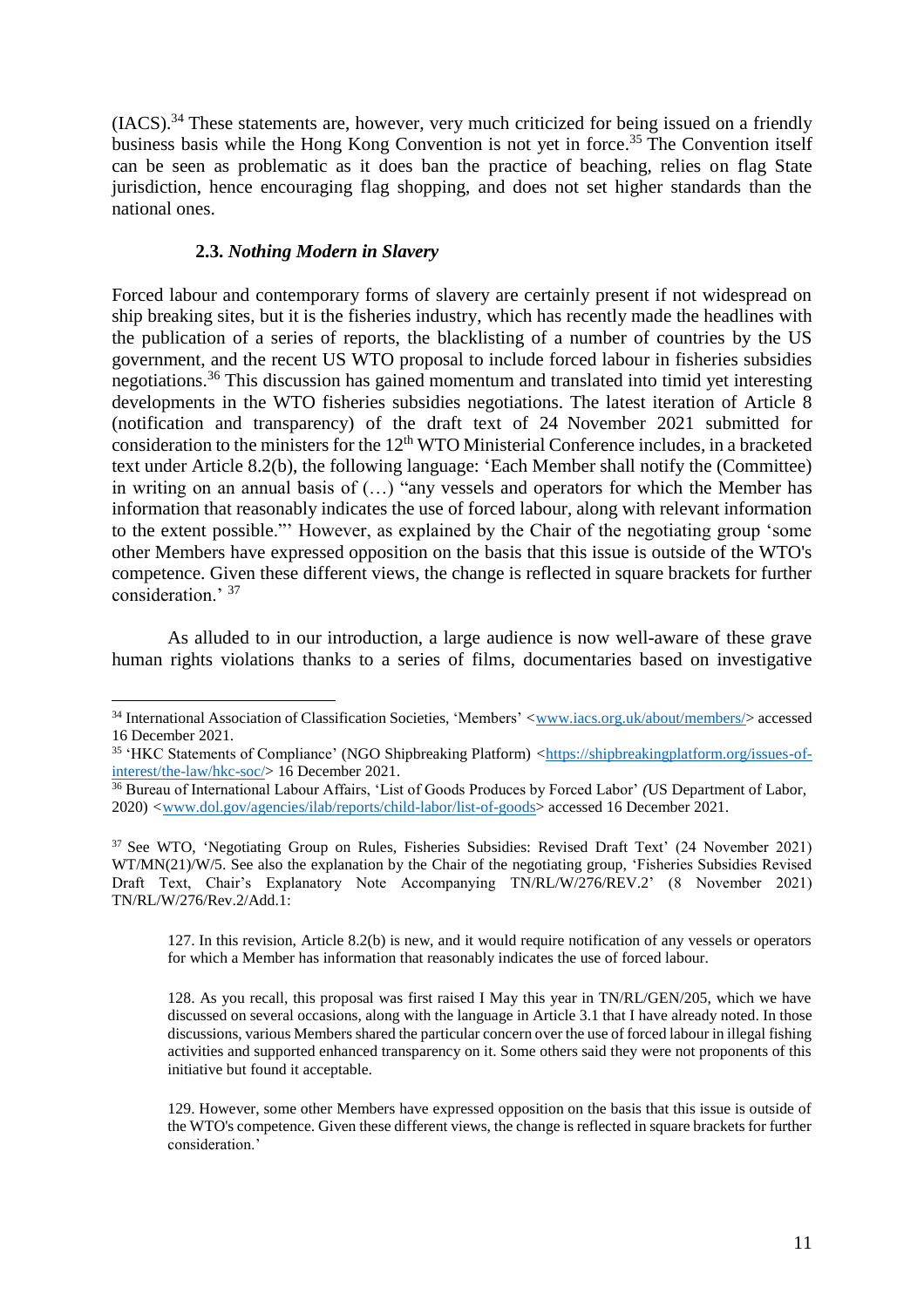journalism and well documented civil society organisations' reports. <sup>38</sup> Isolated at sea for months, if not years with the dire consequences of the Covid-19 pandemic, fishers cannot escape their fate and have been victims of repeated abuses – some of a very grave nature (torture, disappearance, murder, etc), whilst others much more frequent and yet of a very severe nature (deception based on vulnerability, absence of freedom of movement, threats, withdrawal of wages, extremely long working hours and overtime, sleep deprivation, very poor living conditions including access to food and health, retention of identity documents, debt bondage, physical and sexual violence, etc.). These inhumane and degrading treatments often amount to modern slavery. According to the ILO, in 2016, an estimated 40.3 million people were kept in forms of modern slavery including 24.9 million in forced labour and 15.4 million in forced marriage.<sup>39</sup> The vast majority of the forced labour victims is employed in agriculture and fisheries. The Global Slavery Index reported that, in 2018, seven countries with the highest slavery risk generated 39% of global catch.<sup>40</sup> The study demonstrated that not only poor countries were at risk. China, Japan, Russia, Spain, South Korea, Taiwan, and Thailand were found at high risk of modern slavery for their fishing activities rely on a high proportion of catch taken outside of their own waters and by higher-than-average harmful subsidies (see the below developments on subsidies). The exact figures are difficult to be verified, but evidence seems to show that the situation has not improved and probably could have further deteriorated with the global pandemic.<sup>41</sup>

The ILO has adopted seven recommendations, conventions and guidelines in direct relation to the fisheries situation: the ILO Working in Fishing Convention 2007 (No. C188), the ILO Working in Fishing Recommendation 2007 (No. R199), the ILO Forced Labour Convention (No. C029), the ILO Protocol of 2014 to the Forced Labour Convention (No. P029), the Guidelines on Flag State Inspection of Working and Living Conditions on Board Fishing Vessels, the Guidelines for Port State Control Officers (No. C188), the ILO Working Paper on the Flexibility Clauses (No. 315) of the Work in Fishing Convention 2007 (No. 188).<sup>42</sup> The

<sup>&</sup>lt;sup>38</sup> See the references mentioned in our introduction, as well as notably Greenpeace Southeast Asia, 'Seabound: The Journey to Modern Slavery on the High Seas' *(*GreenPeace*,* 2 December 2019) *<*[www.greenpeace.org/southeastasia/publication/3428/seabound-the-journey-to-modern-slavery-on-the-high-](http://www.greenpeace.org/southeastasia/publication/3428/seabound-the-journey-to-modern-slavery-on-the-high-seas/)

[seas/](http://www.greenpeace.org/southeastasia/publication/3428/seabound-the-journey-to-modern-slavery-on-the-high-seas/)**>**; Greenpeace Southeast Asia, 'Forced Labour at Sea: the Case of Indonesian Migrant Fisher' (GreenPeace, 31 May 2021) [<www.greenpeace.org/southeastasia/publication/44492/forced-labour-at-sea-the-case-of](http://www.greenpeace.org/southeastasia/publication/44492/forced-labour-at-sea-the-case-of-indonesian-migrant-fisher/)[indonesian-migrant-fisher/>](http://www.greenpeace.org/southeastasia/publication/44492/forced-labour-at-sea-the-case-of-indonesian-migrant-fisher/). Daniel Murphy, 'Hidden Chains – Rights Abuses and Forced Labor in Thailand's Fishing Industry' (Human Rights Watch, 23 January 2018) [<www.hrw.org/report/2018/01/23/hidden](http://www.hrw.org/report/2018/01/23/hidden-chains/rights-abuses-and-forced-labor-thailands-fishing-industry)[chains/rights-abuses-and-forced-labor-thailands-fishing-industry>](http://www.hrw.org/report/2018/01/23/hidden-chains/rights-abuses-and-forced-labor-thailands-fishing-industry); Gavin G McDonald and others, 'Satellites Can Reveal Global Extent of Forced Labour in the World's Fishing Fleet' (2021) 118(3) PNAS [<https://www.pnas.org/content/118/3/e2016238117>](https://www.pnas.org/content/118/3/e2016238117) accessed 16 December 2021.  $39$  ILO (n 15).

<sup>40</sup> 'Global Slavery Index – Fishing' *(*Walk Free*,* 2018) *<*[www.globalslaveryindex.org/2018/findings/importing](https://www.globalslaveryindex.org/2018/findings/importing-risk/fishing/)[risk/fishing/>](https://www.globalslaveryindex.org/2018/findings/importing-risk/fishing/) 16 December 2021.

<sup>41</sup> Mark Townsend, 'Lockdown Brings Alarming Rise in Modern Slavery' (*The Guardian*, 4 April 2021) [<www.theguardian.com/uk-news/2021/apr/04/lockdown-brings-alarming-rise-in-modern-slavery>](http://www.theguardian.com/uk-news/2021/apr/04/lockdown-brings-alarming-rise-in-modern-slavery); Walk Free and Common Health Rights Initiative, 'Eradicating Modern Slavery: An Assessment of Commonwealth Government Progress on Achieving SDG Target 8.7' (Walk Free, 2020)  $\langle$ [www.walkfree.org/reports/eradicating](http://www.walkfree.org/reports/eradicating-modern-slavery/)[modern-slavery/>](http://www.walkfree.org/reports/eradicating-modern-slavery/); Anti-Slavery International, 'What Is Modern Slavery?' [<www.antislavery.org/slavery](http://www.antislavery.org/slavery-today/modern-slavery/)[today/modern-slavery/>](http://www.antislavery.org/slavery-today/modern-slavery/) all accessed 16 December 2021.

<sup>42</sup> ILO Sea Fisheries Project, 'International Conventions and Guidelines'  $\leq$ https://seafisheriesproject.org/international-conventions-and-guidelines/>; Walk Free & Commonwealth Human Rights Initiative (CHRI), 'Modern Slavery, An assessment of Commonwealth Government Progress on Achieving SDG Target 8.*7' (*CHRI, 30 July 2020) [<www.humanrightsinitiative.org/publication/eradicating-modern-slavery-an-assessment-of](http://www.humanrightsinitiative.org/publication/eradicating-modern-slavery-an-assessment-of-commonwealth-government-progress-on-achieving-sdg-target-87)[commonwealth-government-progress-on-achieving-sdg-target-87>](http://www.humanrightsinitiative.org/publication/eradicating-modern-slavery-an-assessment-of-commonwealth-government-progress-on-achieving-sdg-target-87); 'All at Sea, an Evaluation of Company Efforts to Address Modern Slavery in Pacific Supply Chains of Canned Tuna' (Business and Human Rights Resource Centre, March 2021) [<www.business-](http://www.business-humanrights.org/en/from-us/briefings/all-at-sea-an-evaluation-of-company-efforts-to-address-modern-slavery-in-pacific-supply-chains-of-canned-tuna/)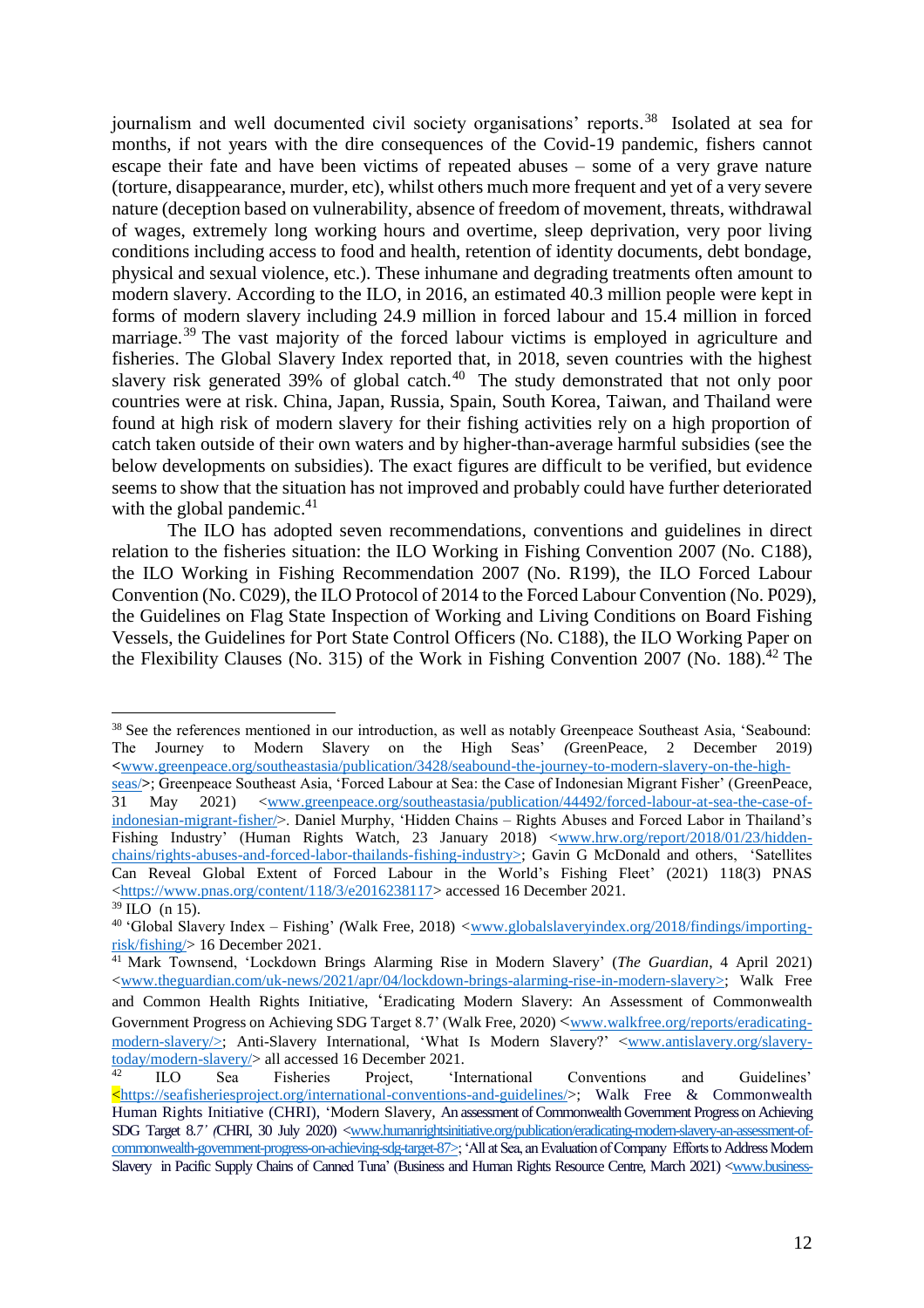issue of implementation naturally remains. Taiwan's recent example is revealing of the need for countries to better enforce their international obligations. In October 2020, the US Labour Department placed Taiwan on its 2020 list of Goods Produced by Child or Forced Labour. In response to this naming and shaming policy, Taiwan's Fisheries Agency had ordered the Department of Transport to ensure that all vessels more than 24 meters in length comply with the 2007 International Labour Organisation Work in Fishing Convention. In addition, the Taiwanese authorities have added forced labour to their requirements for reporting of cases of human trafficking aboard Taiwanese ships.<sup>43</sup>

Lastly, the absence of sufficient normative interactions and institutional coordination is striking. The United Nations Convention on the Law of the Sea (UNCLOS) has long served as the main instrument for regulating blue trade. While discussions on possible amendments of the 1982 Montego Bay regime are taking place, not much progress has been made to address forced labour within this framework. UNCLOS Article 99 however deals directly with the transport of slaves:

Prohibition of the transport of slaves

Every State shall take effective measures to prevent and punish the transport of slaves in ships authorized to fly its flag and to prevent the unlawful use of its flag for that purpose. Any slave taking refuge on board any ship, whatever its flag, shall ipso facto be free.<sup>44</sup>

A universal right to visit is also provided for by the UNCLOS Article 110:

Right of visit

1. Except where acts of interference derive from powers conferred by treaty, a warship which encounters on the high seas a foreign ship, other than a ship entitled to complete immunity in accordance with articles 95 and 96, is not justified in boarding it unless there is reasonable ground for suspecting that:

- (a) the ship is engaged in piracy;
- (b) the ship is engaged in the slave trade;
- (c) the ship is engaged in unauthorized broadcasting and the flag

State of the warship has jurisdiction under article 109;

(d) the ship is without nationality or

(e) though flying a foreign flag or refusing to show its flag, the ship is, in reality, of the same nationality as the warship.'

2. In the cases provided for in paragraph 1, the warship may proceed to verify the ship's right to fly its flag. To this end, it may send a boat under the command of an officer to the suspected ship. If suspicion remains after the documents have been checked, it may

[humanrights.org/en/from-us/briefings/all-at-sea-an-evaluation-of-company-efforts-to-address-modern-slavery-in-pacific-supply-chains](http://www.business-humanrights.org/en/from-us/briefings/all-at-sea-an-evaluation-of-company-efforts-to-address-modern-slavery-in-pacific-supply-chains-of-canned-tuna/)of-canned-tuna/ > all accessed 16 December 2021.

 $43$  See Ling (n 5) Introduction.

<sup>44</sup> Douglas MacFarlane, 'The Slave Trade and the Right of Visit Under the Law of the Sea Convention: Exploitation in the Fishing Industry in New Zealand and Thailand' (2017) 7(1) Asian Journal of International Law 94.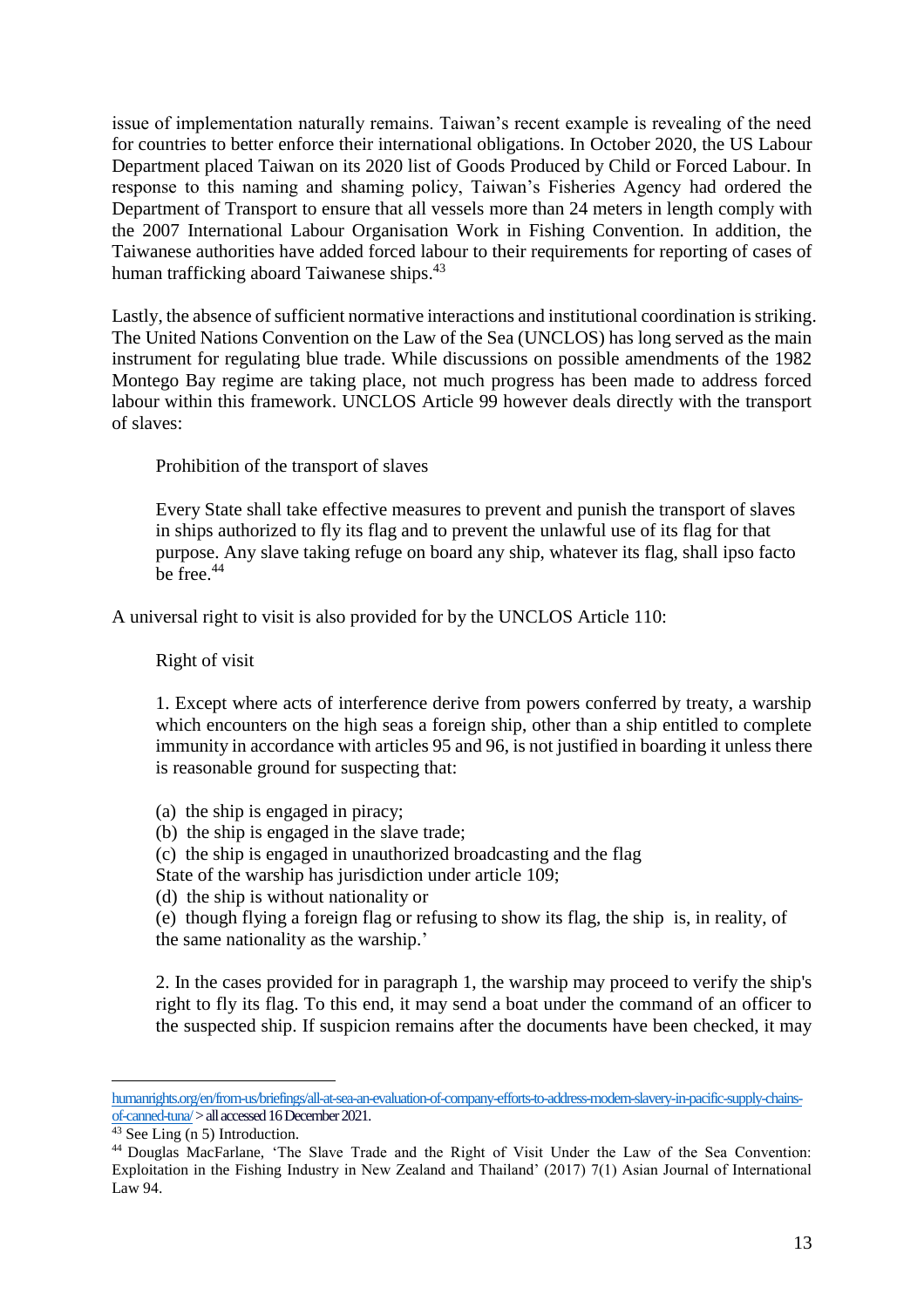proceed to a further examination on board the ship, which must be carried out with all possible consideration.

3. If the suspicions prove to be unfounded, and provided that the ship boarded has not committed any act justifying them, it shall be compensated for any loss or damage that may have been sustained.

4. These provisions apply mutatis mutandis to military aircraft. 5. These provisions also apply to any other duly authorized ships or aircraft clearly marked and identifiable as being on government service.

Whilst the definition of 'slave trade' remains problematic to address modern slavery practices, the activation of the UNCLOS Article 110 could help effectively tackle modern slavery in fisheries.

As we will see in our next section, in the international trade law arena, the World Trade Organisation (WTO) has been at the forefront of the fisheries subsides debate. The proactive – and still controversial – rulings by the Appellate Body in the original proceedings in *US – Tuna (II)* and *US – Shrimp* made a mark on environmental protection. In addition, the WTO Members are actively negotiating disciplines on fisheries subsidies to regulate illegal, unreported and unregulated fishing. But here again, not much, if anything, helps address the issue of forced labour.

3. The Resounding Silence of IEL

 $\overline{a}$ 

The above developments have shown the breadth and depth of human rights abuses in the blue trade. But what about international economic law, the very discipline which regulates international trade and investment? Its silence is resounding. As we will see below, we hardly find any relevant provisions in international trade and investment instruments. This does not come as a surprise, but rather as a confirmation of the little interest of the discipline for approaches stepping back from the technicalities of the field and embracing a reconciled vision of international law. <sup>45</sup> The schizophrenic nature of States' approaches to international law is still abysmal.<sup>46</sup> The WTO fisheries subsidies negotiations, with its overt and limited focus on the prohibition or elimination of subsidies, and the new trade and investment treaty initiatives, with the focus on market access gains and investor/investment protections, fail alike to capture the concerns of the human rights problems in blue trade and do not provide much room for improvement and redress.

## *3.1.The WTO Fisheries Subsidies Negotiations: A Missed Opportunity*

The May 2021 WTO US proposal on the 'use of forced labour on fishing vessels', contentious as it is, could have come as a turning point in fisheries subsidies negotiations. But despite the most recent developments and the progress the US proposal has made, it is unlikely to result

<sup>45</sup> Leïla Choukroune and James J Nedumpara, *International Economic Law, Text, Cases and Materials* (1st edn, CUP 2021).

<sup>46</sup> Philippa Web and Rosana Garcianda, 'State Responsibility for Modern Slavery: Uncovering and Bridging the Gap' (2019) 68(3) International and Comparative Law Quarterly [<www.cambridge.org/core/journals/international-and-comparative-law-quarterly/article/abs/state-responsibility](http://www.cambridge.org/core/journals/international-and-comparative-law-quarterly/article/abs/state-responsibility-for-modern-slavery-uncovering-and-bridging-the-gap/D34AB3E965CE0EFF0D8625ABE4425FC3)[for-modern-slavery-uncovering-and-bridging-the-gap/D34AB3E965CE0EFF0D8625ABE4425FC3>](http://www.cambridge.org/core/journals/international-and-comparative-law-quarterly/article/abs/state-responsibility-for-modern-slavery-uncovering-and-bridging-the-gap/D34AB3E965CE0EFF0D8625ABE4425FC3) accessed 16 December 2021.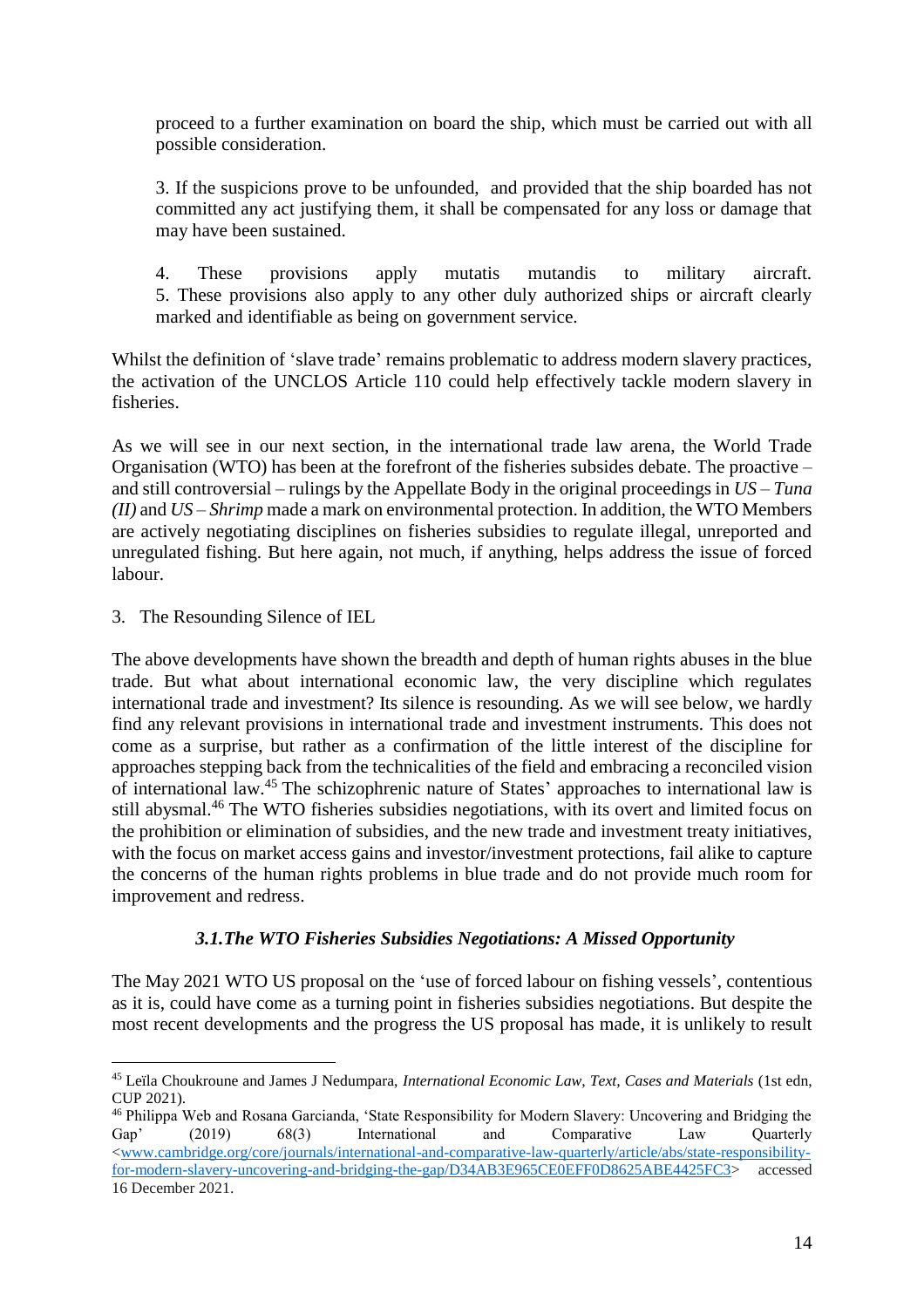in a change of perspective or in the adoption of cutting-edge measures with real consequences. Fisheries subsidies negotiations have been extremely sensitive since the start of the Doha Round in widening the scope of negotiations beyond addressing the role of subsidies in promoting illegal and unregulated fishing or leading to overcapacity in certain fishing activities, especially of overfished stocks. Addressing concerns such as forced labour was always an outlier agenda. The prospective WTO Agreement, in its current draft, does not leave much room for labour, and the fisheries subsidies regime is not the best suited to genuinely address human rights abuses.

To provide some context, the issue of fisheries subsidies was introduced in 2001 in the Doha Development Agenda, which led to the creation of a dedicated Negotiating Group on Rules (NGR) to oversee disciplines on fisheries subsidies (as well as anti-dumping and regional trade agreements, amongst other matters). In December 2017, in Buenos Aires, the WTO Ministerial Conference agreed to constructively engage in negotiations with a view to reaching a comprehensive and effective disciplines subsidies framework that contributes to overfishing and overcapacity and eliminates subsidies that contribute 'illegal, unreported and unregulated' (IUU) fishing.<sup>47</sup> The focus of the negotiations is to prohibit the ability of Members to grant or maintain subsidies specifically in relation IUU fishing or in relation to overfished stocks. In order to determine IUU fishing, the Draft Chairman's text of May 2021 refers to the 'activities set out in paragraph 3 of the International Plan of Action to Prevent, Deter and Eliminate Illegal, Unreported and Unregulated Fishing adopted by the UN Food and Agriculture Organization (FAO) in 2001.' <sup>48</sup> The disciplines relating IUU fishing could have potentially integrated fishing based on forced labour, but the focus of negotiations is mainly on subsidies. It is very unlikely that the future disciplines will bring any progress as far as labour is concerned. The complete absence of ILO instruments under the WTO website fisheries pages 'international instruments related to fisheries' is clearly indicative of the lack of interest and ambition in this matter.

## *3.2.Treaty Making: At Best a CSR Approach*

 $\overline{a}$ 

Recent years have seen a sharp increase in trade and investment treaty negotiations, including mega-regional deals. According to the UNCTAD, there are today 2,844 bilateral investment treaties (BITs), with a total of 2,290 in force, and 420 treaties with investment provisions (TIPs), including 324 in force. <sup>49</sup> In this vast repertoire of international economic norms, one does not find very many daring instruments interconnecting labour, human rights and trade and investment.

The best approaches which could include some human rights and labour issues are essentially inspired by a discourse and some practice on corporate social responsibility (CSR).<sup>50</sup> The merits and limitations of CSR have been long documented in international

<sup>47</sup> WTO, 'Fisheries Subsidies, Ministerial Decision of 13 December 2017' (18 December 2017) WT/MIN(17)/64. See the work of the Food and Agriculture Organization (FAO) on the same at  $\langle$ www.fao.org/iuu-fishing/en/ $>$ accessed 16 December 2021.

<sup>48</sup> WTO, Negotiating Group on Rules, 'Fisheries Subsidies: Draft Consolidated Chair Text' (11 May 2021) TN/RL/W/276.

<sup>&</sup>lt;sup>49</sup> See UNCTAD, 'Investment Policy Hub' [<https://investmentpolicy.unctad.org/international-investment](https://investmentpolicy.unctad.org/international-investment-agreements)[agreements>](https://investmentpolicy.unctad.org/international-investment-agreements) accessed 16 December 2021.

<sup>&</sup>lt;sup>50</sup> Leïla Choukroune, 'Corporate Social Responsibility and Foreign Direct Investment, The Indian Investment Treaty Approach and Beyond' in Leïla Choukroune and Rahul Donde (eds), *Adjudicating Global Business in and with India International Commercial and Investment Disputes Settlement* (Routledge 2021).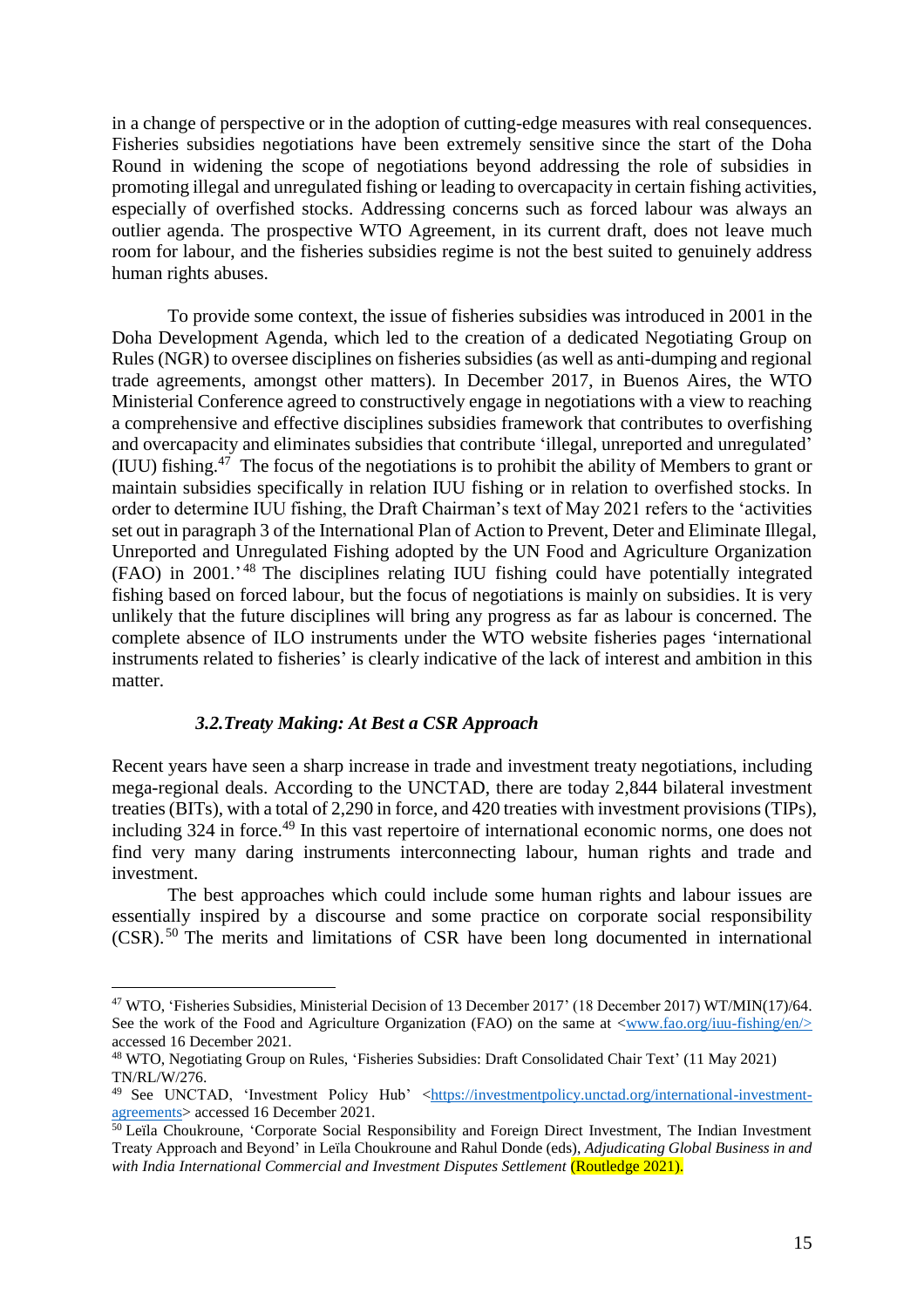economic law literature.<sup>51</sup> International organisations and other influential think tanks came up with policy guidelines and recommendations to integrate CSR in treaty drafting and progressively 'legalize' their content. The United Nations Conference on Trade and Development (UNCTAD) first published some recommendations in 2004 on how to integrate CSR in international investment agreements considering that:<sup>52</sup>

The challenge is to balance the promotion and protection of liberalized market conditions for investors with the need to pursue development policies; social responsibility obligations are one way to move towards such a balance.' (…) In this light, the policy options discussed range from an absence of any reference to social responsibility in IIAs to the inclusion of non-binding standards through the reservation of regulatory powers in relation to social responsibility to the use of a no lowering of standard clause, home country promotional measures and, lastly, the inclusion of generally binding social responsibility provisions. 53

In April 2016, the ILO published a landmark research paper on CSR in international trade and investment agreements and the implications for States, businesses and workers. Following the classic tripartite approach of the Organisation, the ILO interrogated the progressive 'legalization' of CSR as well as the vagueness of CSR treaty-related provisions, which *de facto* limit the effectiveness of their implementation. <sup>54</sup> The ILO hence formulated the following hypothesis: 'one way to address these concerns and to assure that trade and investment go handin-hand with decent work is through the promotion of Corporate Social Responsibility (CSR)<sup>55</sup>. In line with the UNCTAD analysis and its recent investment policy reform papers, the ILO is of the opinion that 'CSR would be better placed addressing only investors' behaviour in Bilateral Investment Treaties (BITs) as a means to rebalance the investors' rights conferred in these treaties (for example, access to investor-state dispute settlement) with the rights of States to regulate in the public interest, and to ensure the promotion of responsible investments.<sup>56,57</sup> The tension between voluntarism and legalization has largely been debated.<sup>58</sup> While certain CSR-related voluntary principles could indeed foster some form of change, it is more likely

 $\overline{a}$ <sup>51</sup> Peter Muchlinski, 'Corporate Social Responsibility' in Peter Muchlinski, Federico Ortino and Christoph Schreuer (eds), *The Oxford Handbook of International Investment Law* (OUP 2008) 638; Peter T. Muchlinski, 'Multinational Enterprises and the Law' (2nd edn, OUP 2007) 100-104.

<sup>52</sup> Karl P Sauvant and Jorg Weber, *International Investment Agreements - Key Issues*, vol II (UNCTAD 2004) 129-51.

<sup>53</sup> ibid 130.

<sup>54</sup> Rafael Peels and others, 'Corporate Social Responsibility in International Trade and Investment Agreements: Implications for States, Businesses and Workers' (2016) ILO Research Paper 13 [<www.ilo.org/wcmsp5/groups/public/---dgreports/---inst/documents/publication/wcms\\_476193.pdf>](http://www.ilo.org/wcmsp5/groups/public/---dgreports/---inst/documents/publication/wcms_476193.pdf) accessed 16 December 2021.

 $\frac{55}{56}$  ibid 1.

<sup>56</sup> 'Investment Policy Framework for Sustainable Development' (UNCTAD*,* 2015) [<http://unctad.org/en/PublicationsLibrary/diaepcb2015d5\\_en.pdf>](http://unctad.org/en/PublicationsLibrary/diaepcb2015d5_en.pdf) accessed 14 June 2021.

 $57$  ibid 2.

<sup>58</sup> Jean-Pascal Gond, Nahee Kang & Jeremy Moon, 'The Government of Self-Regulation: On the Comparative Dynamics of Corporate Social Responsibility' (2011) 40(4) Economy and Society 640 [<https://doi.org/10.1080/03085147.2011.607364](https://doi.org/10.1080/03085147.2011.607364)> accessed 16 December 2021; Adelle Blackett, 'Codes of Corporate Conduct and the Labour Regulatory State in Developing Countries' in John J Kirton and Michael J Trebilcock (eds), *Hard Choices, Soft Law: Voluntary Standards in Global Trade, Environment and Social Governance* (1st edn, Routledge 2016) 121; Surya Deva and David Bilchitz (ed), *Human Rights Obligations of Businesses: Beyond the Responsibility to Respect?* (CUP 2013).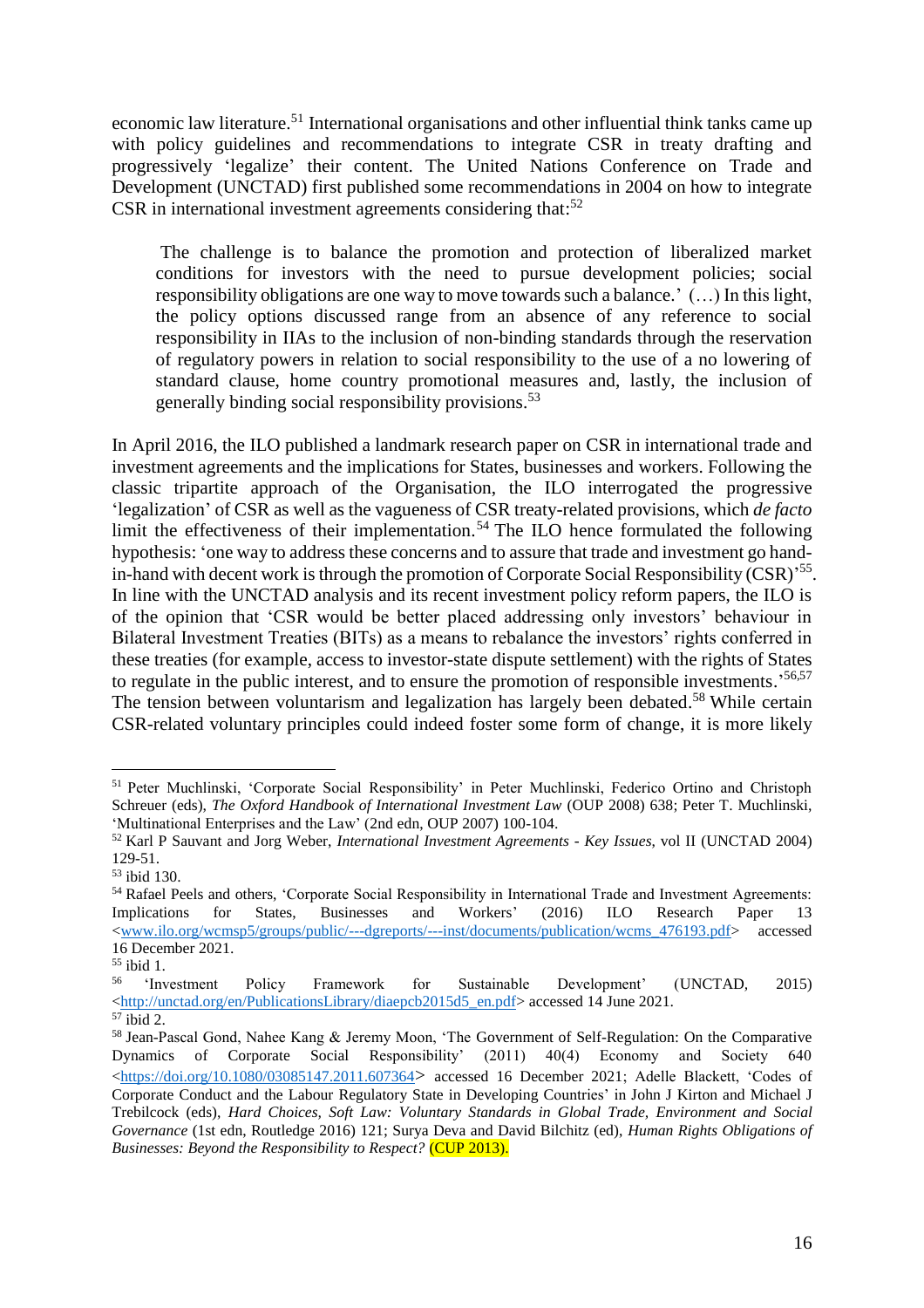that other basic requirements in terms of working hours, child labour, forced labour or even the right to go on strike or collectively bargain are better enforced if clearly 'legalized'.<sup>59</sup>

The following examples provide an illustration of CSR related provisions one can find, in IIAs, since the mid-2000. The 2007 Norwegian model BIT testifies the 'first generation' of international agreements including some sort of CSR provisions. It was actually quite daring in its combined references to international law, labour and human rights. The Preamble reads as follows:

Emphasising the importance of corporate social responsibility;

Recognising that the development of economic and business ties can promote respect for internationally recognised labour rights;

Reaffirming their commitment to democracy, the rule of law, human rights and fundamental freedoms in accordance with their obligations under international law, including the principles set out in the United Nations Charter and the Universal Declaration of Human Rights;

Recognising that the promotion of sustainable investments is critical for the further development of national and global economies as well as for the pursuit of national and global objectives for sustainable development, and understanding that the promotion of such investments requires cooperative efforts of investors, host governments and home governments;  $60$ 

This Preamble needs to be read in conjunction with the Article 32 (Corporate Social Responsibility): 'The Parties agree to encourage investors to conduct their investment activities in compliance with the OECD Guidelines for Multinational Enterprises and to participate in the United Nations Global Compact.'

Canadian treaties of the late 2000s offered a good overview of a sort of 'second generation' of CSR provisions in IIAs or foreign trade agreements (FTAs). As a matter of fact, the 2009 Canada-Peru Free Trade Agreement and its Chapter 16 on Labour (Article 1601 and 1603) is of particular relevance as it goes much further than simple CSR incantation:

The Parties affirm their obligations as members of the International Labour Organization (ILO) and their commitments to the *ILO Declaration on Fundamental Principles and Rights at Work* (1998) and its Follow-Up as well as their continuing respect for each other's Constitution and laws…

In order to further the foregoing objectives, the Parties´ mutual obligations are set out in the *Labour Cooperation Agreement between Canada and the Republic of Peru* (LCA) that addresses, *inter alia*:

<sup>59</sup> Kenneth W Abbott, Robert O. Keohane, Andrew Moravcsik, Anne-Marie Slaughter, and Duncan Snidal, 'The Concept of Legalisation', (2000) 54(3) International Organization 401  $\langle \frac{\text{https://www.princeton.edu/~amoravcs/library/concept.pdf}}{\text{Noww.princeton.edu/~amoravcs/library/concept.pdf}}$  accessed 18 June 2021.

<sup>60</sup> Norway Model Bilateral Investment Treaty ( UNCTAD, 2007) < [https://investmentpolicy.unctad.org/international-investment-agreements/treaty-files/2873/download>](https://investmentpolicy.unctad.org/international-investment-agreements/treaty-files/2873/download) accessed 10 June 2021.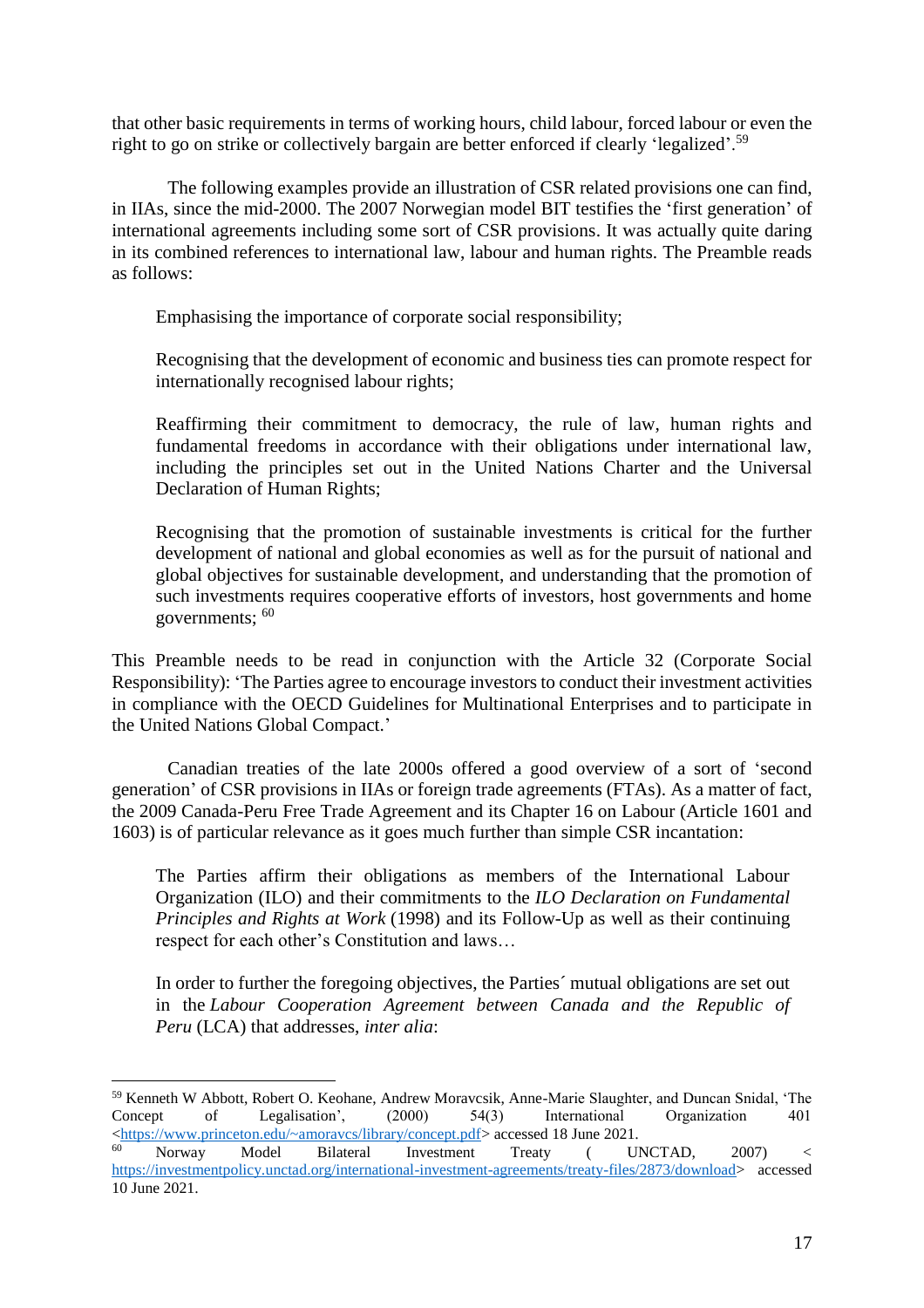(a) general obligations concerning the internationally recognized labour principles and rights that are to be embodied in each Party's labour laws;

(b) derogation from domestic labour laws in order to encourage trade or investment;

(c) effective enforcement of labour laws through appropriate government action, private rights of action, procedural guarantees, public information and awareness;

(d) institutional mechanisms to oversee the implementation of the LCA, such as a Ministerial Council and National Administration Offices to receive and review public communications on specified labour law matters and to enable cooperative activities to further the objectives of the LCA;

(e) general and ministerial consultations regarding the implementation of the LCA and its obligations; and

(f) independent review panels to hold hearings and make determinations regarding alleged non-compliance with the terms of the LCA and, if requested, monetary assessments. <sup>61</sup>

Even more daring, Article 21 of the Canada Burkina-Faso BIT (Claim by an Investor of a Party on Its Own Behalf or on Behalf of an Enterprise) does not exclude CSR of the list of possible claims in an Investor State Dispute Settlement (ISDS) procedure. Although a quite unlikely situation from a pure cynical business perspective, one could imagine that the investor could claim against the State (Burkina Faso) for having not 'encouraged' the incorporation of CSR in its internal practices and policies.

Often referred to as the most advanced BIT in terms of protection on human rights, the 2016 Morocco-Nigeria treaty, although not yet in force, has integrated a number of provisions with regard to environment and labour. Article 15 of the BIT under the caption 'Investment, Labour and Human Rights Protection' is particularly interesting as it refers directly to the Parties' ILO obligations and the need not to weaken or relax domestic labour law, but also public health or safety, to encourage or attract foreign investment.<sup>62</sup>

The latest positive developments come from the Canada – United States – Mexico Agreement (CUSMA), which has replaced the North American Free Trade Agreement (NAFTA) – a long-term reference on the international investment agreement scene – and came into force on 1 July 2020.<sup>63</sup> An entire chapter (Chapter 23) is dedicated to the issue of labour. It clearly refers to the ILO Declaration on Fundamental Principles and Rights at Work and

<sup>61</sup> Canada-Peru Free Trade Agreement (in force 1 August 2009) ch 16 'Labour' [<http://international.gc.ca/trade](http://international.gc.ca/trade-commerce/trade-agreements-accords-commerciaux/agr-acc/peru-perou/fta-ale/16.aspx?lang=eng)[commerce/trade-agreements-accords-commerciaux/agr-acc/peru-perou/fta-ale/16.aspx?lang=eng>](http://international.gc.ca/trade-commerce/trade-agreements-accords-commerciaux/agr-acc/peru-perou/fta-ale/16.aspx?lang=eng) accessed 16 December 2021.

 $62$  Reciprocal Investment Promotion and Protection Agreement between the Government of the Kingdom of Morocco and the Government of the Federal Republic of Nigeria (signed 3 December 2016) (Morocco-Nigeria BIT) [<https://investmentpolicy.unctad.org/international-investment-agreements/treaty-files/5409/download>](https://investmentpolicy.unctad.org/international-investment-agreements/treaty-files/5409/download) accessed 16 December 2021.

<sup>63</sup> Canada – United States – Mexico Agreement (entered into force 1 July 2020) (CUSMA) [<www.international.gc.ca/trade-commerce/trade-agreements-accords-commerciaux/agr-acc/cusma-aceum/text](http://www.international.gc.ca/trade-commerce/trade-agreements-accords-commerciaux/agr-acc/cusma-aceum/text-texte/toc-tdm.aspx?lang=eng)[texte/toc-tdm.aspx?lang=eng>](http://www.international.gc.ca/trade-commerce/trade-agreements-accords-commerciaux/agr-acc/cusma-aceum/text-texte/toc-tdm.aspx?lang=eng) accessed 16 December 2021.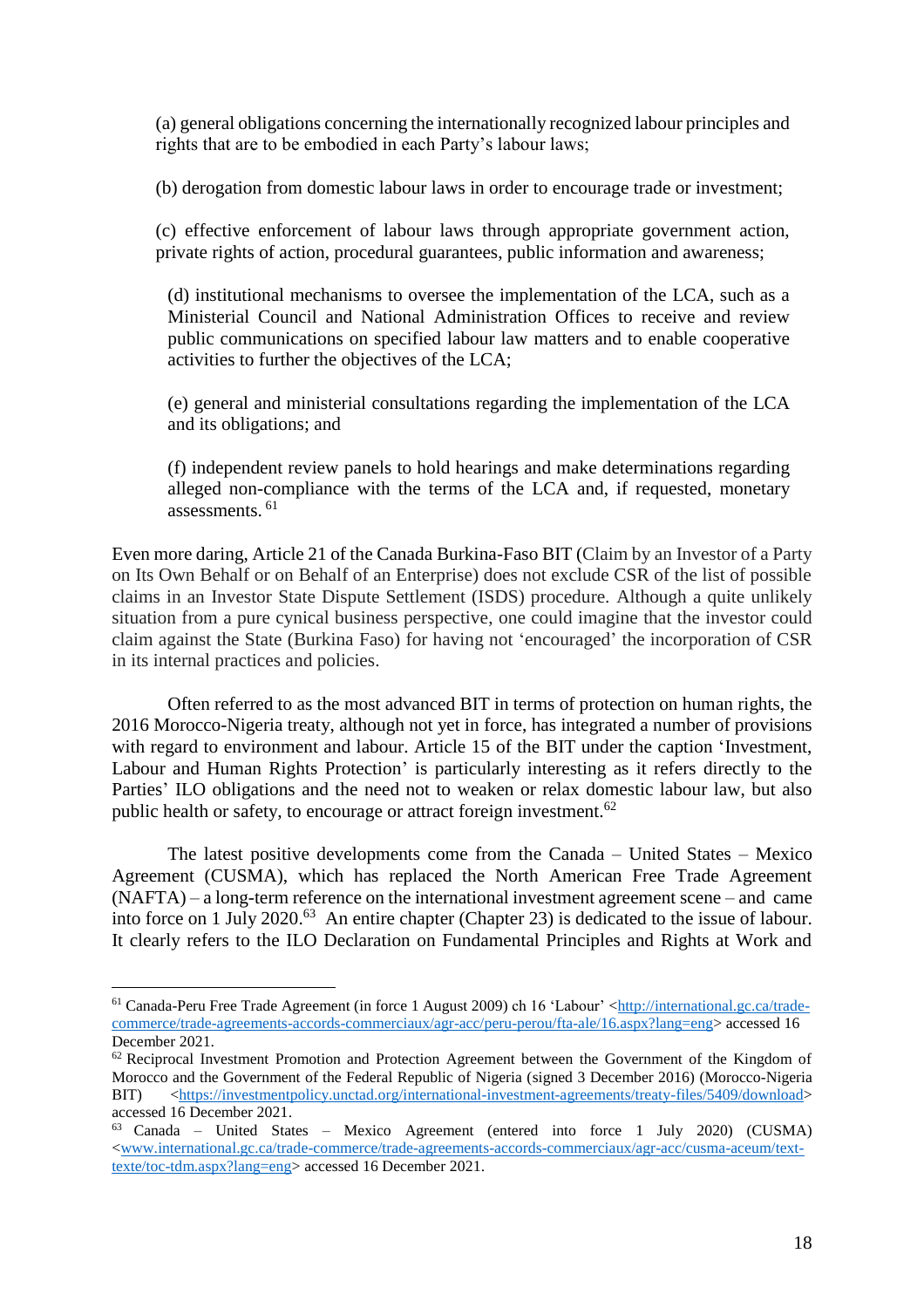condemned derogations and the lowering of labour standards. <sup>64</sup> It sets the elimination of force or compulsory labour as a goal (Article 23.6). It addresses the questions of violence against workers (Article 23.7), migrant workers (Article 23.8) and discrimination at the workplace (Article 23.9). Lastly, it provides a number of elements for public awareness and procedural guarantees.

These positive developments are unfortunately not constant nor consistent. They are certainly not tailor-made for blue trade. The recently concluded Regional Comprehensive Economic Partnership Agreement (RCEP) provides a perfect counter example to more progressive mega-deals. <sup>65</sup> Nothing in its legal text, not even its Preamble, reflects current labour, or even CSR, discussions. It is less advanced than the vast majority of regional agreements, including the new generation of Chinese BITs. This is particularly regrettable as a very large share of global trade (and indeed blue trade) takes place in the Asian region.

A more detailed study of CSR provisions in recent IIAs would naturally require a dedicated contribution, but one can conclude on this brief overview in observing the following: that very few parties have chosen to legalise CSR and still prefer to relate to its voluntary character; the language adopted hence remains soft and rather vague despite certain 'non lowering of domestic law provisions' clauses; direct CSR claims are generally excluded from the treaty; and there are limited mechanisms of implementation such as, for example, committees or contact points. A better proposal is however put forward in FTAs that contain a labour chapter which *de facto* renders a number of CSR labour-related obligations binding in conjunction with existing domestic legalization efforts themselves integrating international norms.

#### 4. Conclusion: Pathways for Action

 $\overline{a}$ 

The contrast between human rights violations in the blue trade and the quasi absence of international economic law related regulation is striking. Naturally, we may argue that international law is 'one' and that its interpretation cannot take place in isolation. Yet dispute settlement has not proven a tool to reunite all the branches of a discipline and suffers, more than ever before, from a form of dislocation. The UN initiatives and the 'Ocean Decade' are as commendable as schizophrenic. Our initial interrogations stressed this very question: how can the ocean be safe if it is a place for major human right violations? How can the regulation of blue trade be efficient if relying only on a set of technical trade norms artificially separated from the ILO framework or UNCLOS? Human rights considerations, as demonstrated above, are themselves rather absent from the UNCLOS. It is not an instrument directed at human beings' protection but rather at States' rights. There are no tangible signs of reform or daring interpretation of the UNCLOS.

<sup>&</sup>lt;sup>64</sup> The ILO Declaration on Fundamental Principles and Rights at Work was adopted in 1998 and commits Members of the Organisation to respect and promote rights and principles in matters of collective bargaining, elimination of forced or compulsory labour, abolition of child labour, and discrimination in terms of employment and occupation, whether these Members have ratified, or not, the relevant ILO Conventions. This is a particular clever approach to circumvent possible difficulties with ILO Members which have ratified only a few ILO Conventions. ILO Declaration on Fundamental Principles and Rights at Work (ILO, June 1998) [<www.ilo.org/declaration/lang--en/index.htm>](http://www.ilo.org/declaration/lang--en/index.htm) accessed 16 December 2021.

<sup>&</sup>lt;sup>65</sup> Regional Comprehensive Economic Partnership Agreement (ASEAN countries) (adopted 20 November 2012) [<https://rcepsec.org/legal-text/>](https://rcepsec.org/legal-text/) accessed 16 December 2021.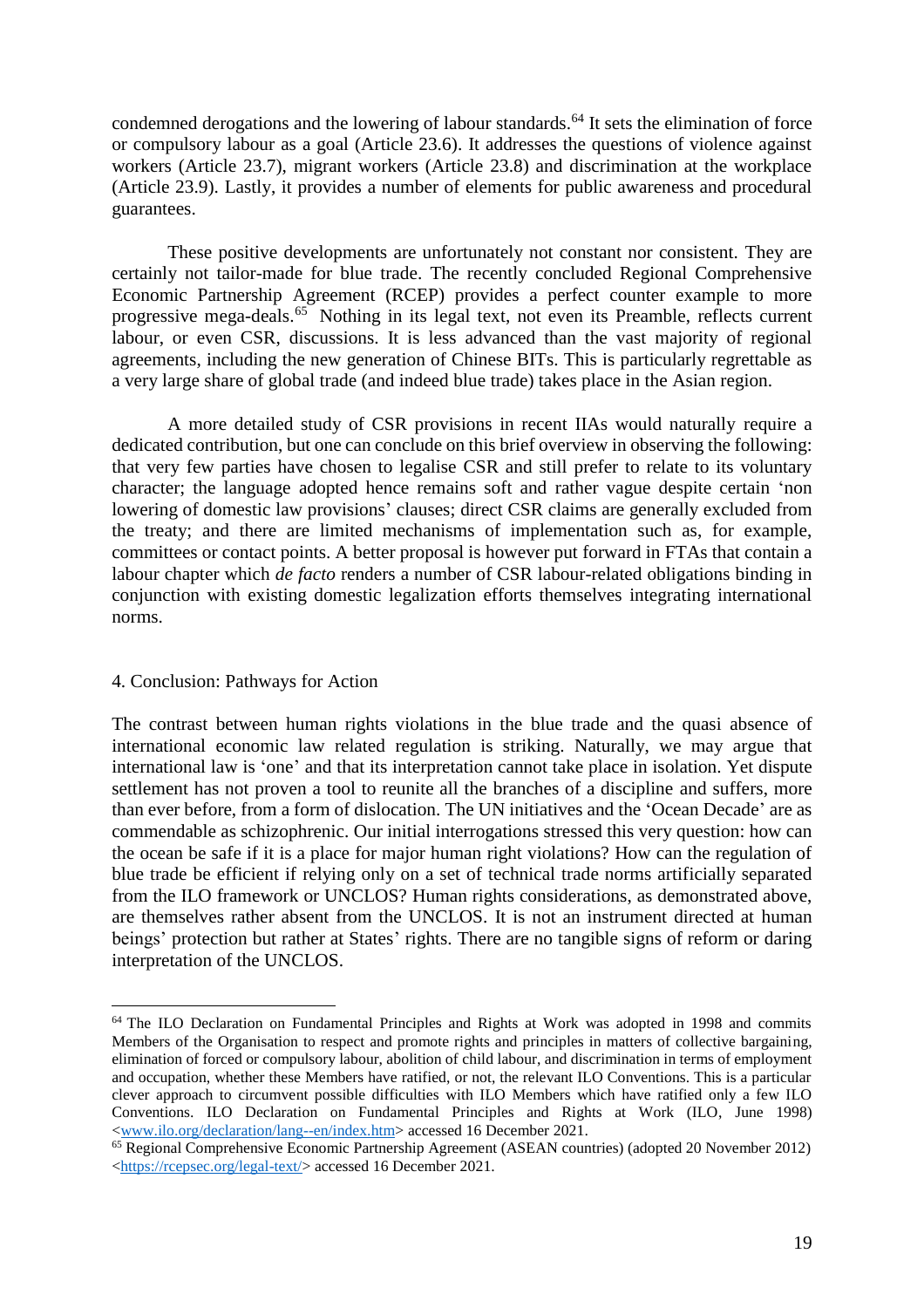On the other hand, the last two decades of debates on businesses and human rights and the reactivation of the idea of the possible adoption of a universal treaty on the same do not bring much more support. The 'Guiding Principles on Businesses and Human Rights' implementation of the UN 'Protect, Respect, and Remedy' Framework, the UNESCO initiatives in favour of a culture of lawfulness*,* or the latest controversies on investor-State dispute settlement, all urge for a profound change of mind-set. 66,67 16 June 2021 indeed marked the 10th anniversary of the UN Guiding Principles on Business and Human Rights (UNGPs)<sup>68</sup>. But the 'National Action Plans' to translate the 'Guiding Principles on Businesses and Human Rights' into domestic law – whenever they have been adopted – do not change much if anything for blue trade and human rights. <sup>69</sup> Even when relatively ambitious, they follow the three pillars' approach and relate to existing or sometimes newly created legislation (for example, the UK's Modern Slavery Act). As demonstrated above, the continuing reality of human rights abuses does not testify to a real improvement on the ground since the adoption the UN Guiding Principles. As to the much-debated idea of a binding treaty on businesses and human rights, discussed originally more than two decades ago and again since June 2014 when the UN Human Rights Council stepped in on its elaboration, it is very unlikely to take shape soon and still bears a large number of problematic challenges.<sup>70</sup> The 'Zero Draft' of 2018 and the revised drafts of 2019 and 2020 are not showing much legal strength, and the interest and participation of the developed nations in the negotiations is very relative.

Then what are the pathways for reform? Scholars and civil society organisations have repeatedly asked the same questions. A few avenues for improvement in blue trade have been put forward: (1) governments should systematically ratify ILO conventions related to blue trade and integrate the same in their IIAs and mega-deal negotiations; (2) businesses should systematically engage in human rights due diligence in accordance with UN and ILO principles and OECD guidelines; (3) Right to access should be guaranteed on the basis of a liberal interpretation of UNCLOS, and (4) access to dispute settlement and redress mechanisms should be provided to the victims to simplify access.<sup>71</sup> These simple steps appear however difficult to take while a number of countries fear that an increase in human rights protection will lower their competitive advantage. Perhaps the best argument to put forward is that exploitation, however widespread it is, has never provided a sustainable and durable path to development and political stability.

## Biographical Note

<sup>&</sup>lt;sup>66</sup> See the United Nations Global Compact website  $\langle \text{https://www.unglobalcompact.org/library/2>} \rangle$  and UN, 'Guiding Principles on Human Rights' (2011) [https://www.ohchr.org/documents/publications/guidingprinciplesbusinesshr\\_en.pdf](https://www.ohchr.org/documents/publications/guidingprinciplesbusinesshr_en.pdf) accessed 16 December 2021.  $67$  To approach the past 30 years of tentative integration of human rights in international investment treaty drafting,

see Surya Deva, 'International Investment Agreements and Human Rights: Assessing the Role of the UN's Business and Human Rights Regulatory Initiatives' in Julien Chaisse, Leïla Choukroune, and Sufian Jusoh, *Handbook of International Investment Law and Policy* (Springer 2020) 1733.

<sup>&</sup>lt;sup>68</sup> See the related UN celebration [<www.business-humanrights.org/en/big-issues/un-guiding-principles-on](http://www.business-humanrights.org/en/big-issues/un-guiding-principles-on-business-human-rights/un-guiding-principles-at-10/)[business-human-rights/un-guiding-principles-at-10/>](http://www.business-humanrights.org/en/big-issues/un-guiding-principles-on-business-human-rights/un-guiding-principles-at-10/) accessed 16 December 2021.

 $\frac{69}{69}$  See for example the UK Action plan <https://bit.ly/3EgaK4t> accessed 16 December 2021.

<sup>&</sup>lt;sup>70</sup> See Business and Human Rights Resource Center 'Binding Treaty' [<www.business-humanrights.org/en/big](http://www.business-humanrights.org/en/big-issues/binding-treaty/)[issues/binding-treaty/>](http://www.business-humanrights.org/en/big-issues/binding-treaty/) accessed 16 December 2021.

<sup>&</sup>lt;sup>71</sup> Elise Edson and Alex Marcopoulos, 'A New Initiative for the Arbitration of Human Rights Abuses at Sea' (Human Rights at Sea, 17 June 2021) [<www.humanrightsatsea.org/2021/06/17/a-new-initiative-for-the](http://www.humanrightsatsea.org/2021/06/17/a-new-initiative-for-the-arbitration-of-human-rights-abuses-at-sea/)[arbitration-of-human-rights-abuses-at-sea/>](http://www.humanrightsatsea.org/2021/06/17/a-new-initiative-for-the-arbitration-of-human-rights-abuses-at-sea/) accessed 16 December 2021.